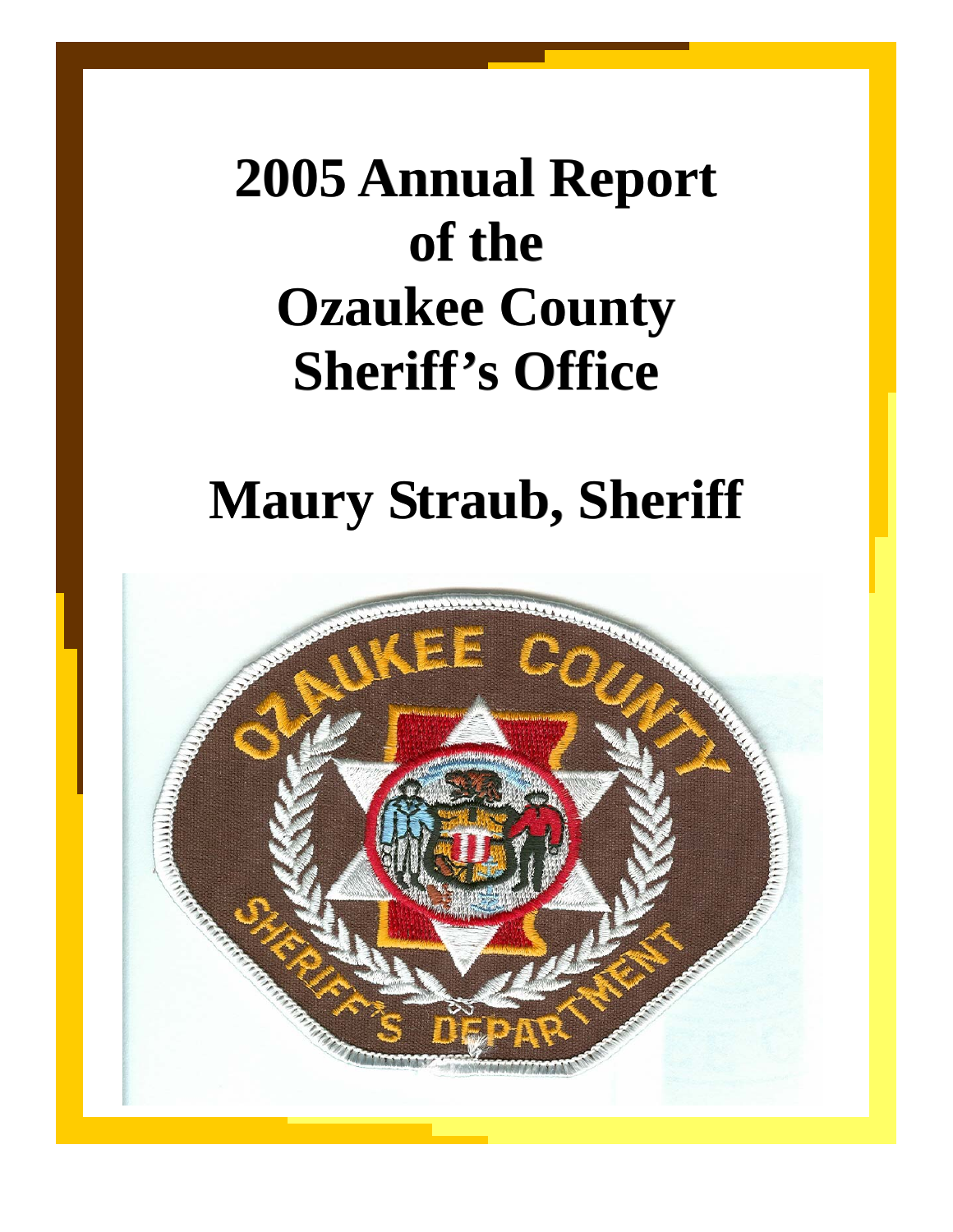

## **Ozaukee County Sheriff's Department**

Maury Straub, Sheriff James M. Knowles, Chief Deputy 1201 S. Spring Street • P.O. Box 245 • Port Washington, Wisconsin 53074-0245

February 28, 2006

To the Honorable Board of Supervisors of Ozaukee County:

In presenting a summary of 2005, I would like to point out a number of highlights in a very successful year.

For the tenth year in a row, we were able to operate the department in a fiscally responsible manner, which allowed us to return a significant amount to the general fund. This was accomplished through close management of the budget and the jail-boarding program, which again created excess revenue.

At midyear, we created the Court Services Unit. This unit is composed of six full-time officers and two full-time equivalents made up of part-time deputy sheriffs. The Court Services Unit will be responsible for all service provided to and on behalf of the courts, including inmate transportation, court security, civil process, and warrants.

As part of the court security initiative, the county board approved a \$415K appropriation to upgrade security to the courts. Upgrades include installation of security cameras along with a monitoring and screening station located at the main courts entrance. Other modifications are planned to restrict access to the courts area from the remainder of the building. Through the use of technology and part-time personnel, we will be able to provide a significant increase in safety in a cost efficient manner.

The year 2005 also brought the retirement of Nancy Lucas-Gierach, Food Service Supervisor with over 25 years of service, and Deputy Neil Caswell, Court Security with over 22 years of service.

We are proud of our organization and we invite you to visit us at any time. We would be privileged to show you our operations and answer any questions you may have.

Sincerely,

**MAURY STRAUB** Ozaukee County Sheriff

mml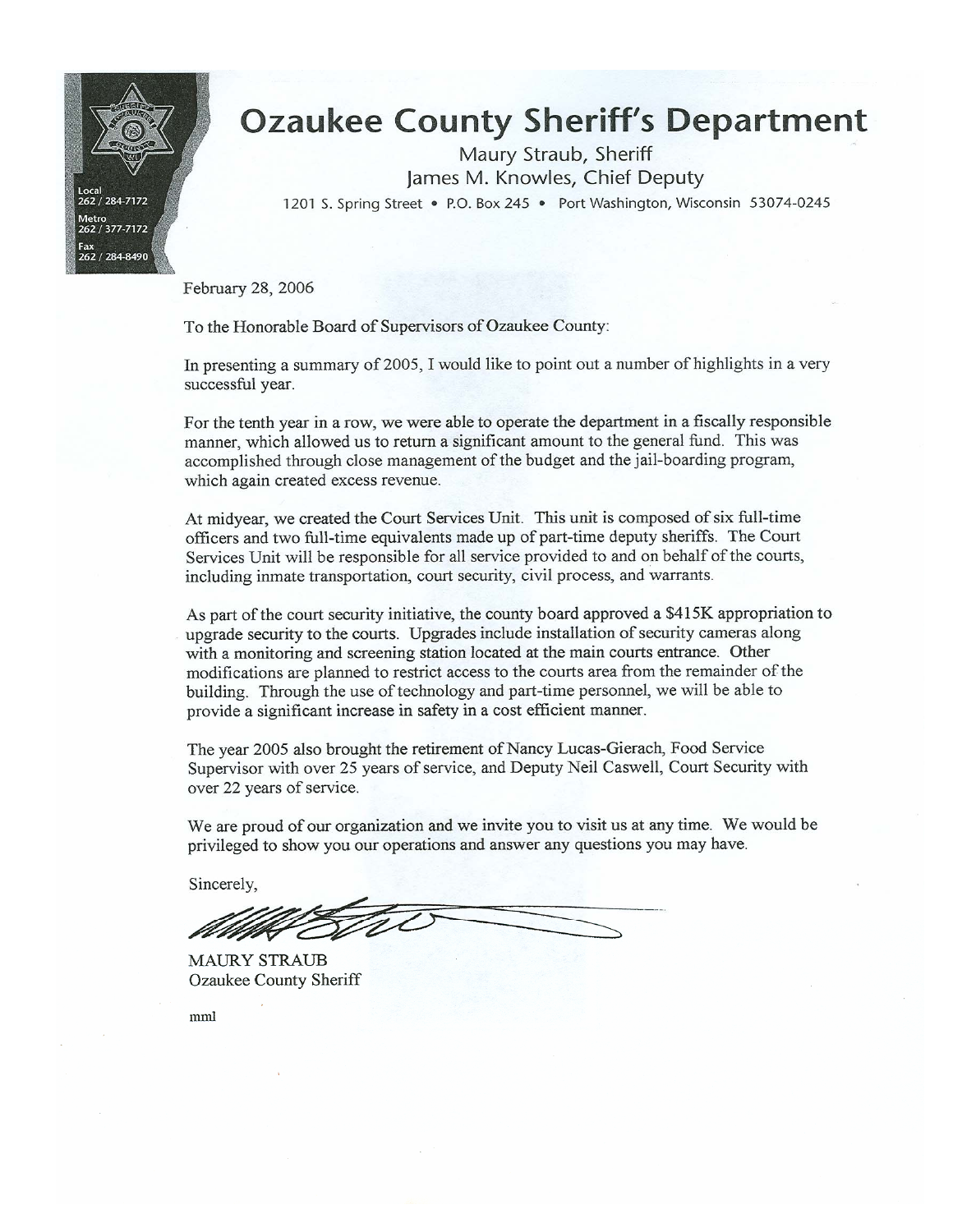Table of Contents

## *Public Safety Committee*

*Department Flow Chart* 

## *Personnel Movement*

## *Patrol Division*

Overview, Snowmobile Patrol, Special Deputy Program

## *Civil Process Division*

## *Court Services Unit*

*Detective Bureau*  Overview, Juvenile Office, Ozaukee County Anti-Drug Task Force

## *Training Program*

Overview, Firearms Training

## *Community Services*

Overview, Hunter Education

## *Jail Division*

Overview, Secure Detention Center, The Huber Law, Health Services, Food Services, Chaplaincy Program, Literacy Program

## *Records Management and Accounting*

## *Communications Division*

## *New Technology*

## *Public-Private Partnerships*

Local Emergency Planning Committee, Traffic Safety Commission, Traffic Incident Management Enhancements, Association of Ozaukee County Fire Departments, Critical Incident Stress Debriefing, Ozaukee Peace Initiative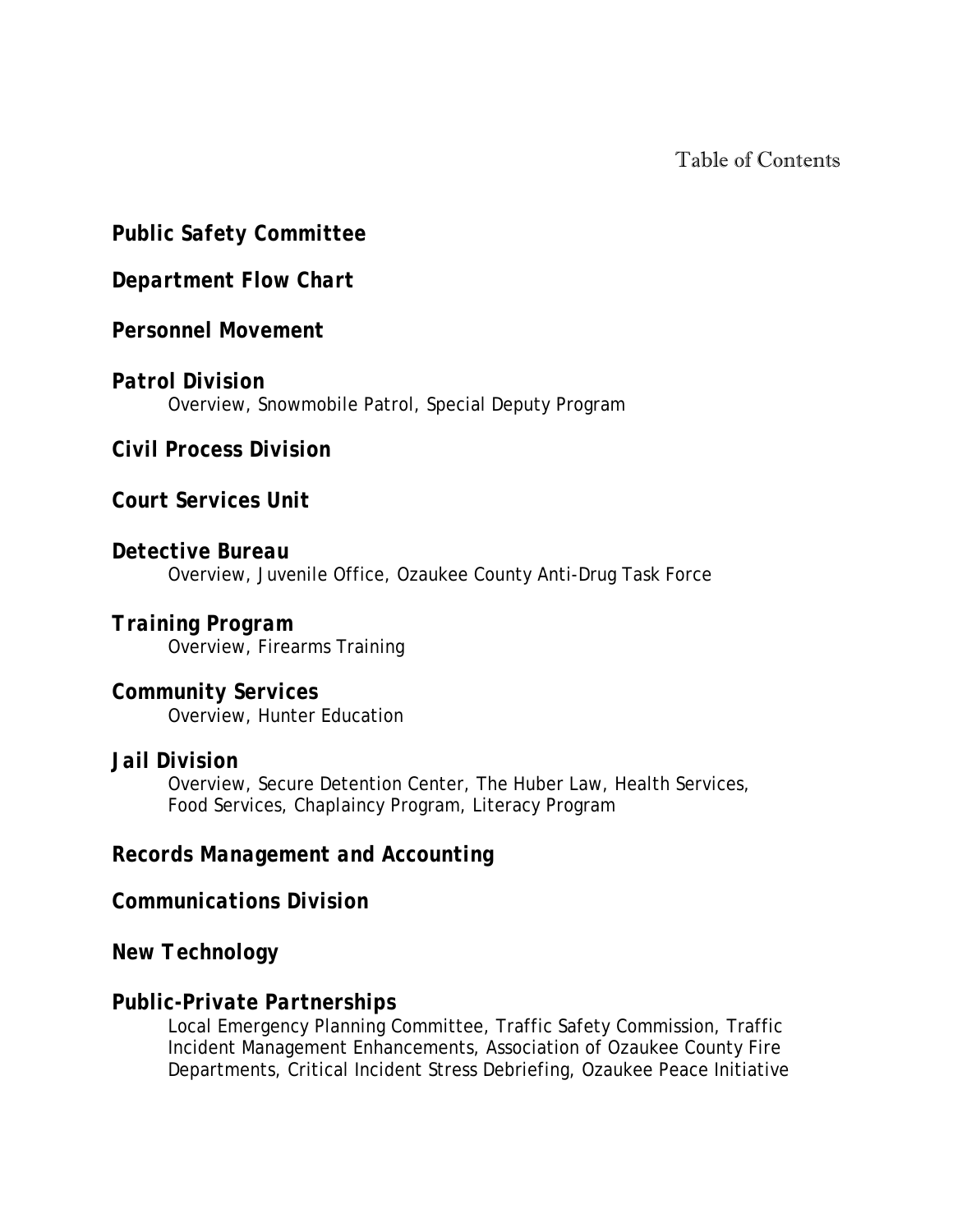Public Safety Committee

## *Ozaukee County Board of Supervisors*

## *Public Safety Committee*

*Richard T. Nelson Gerald E. Walker Paul H. Brunnquell Elizabeth Brelsford Randy Miller*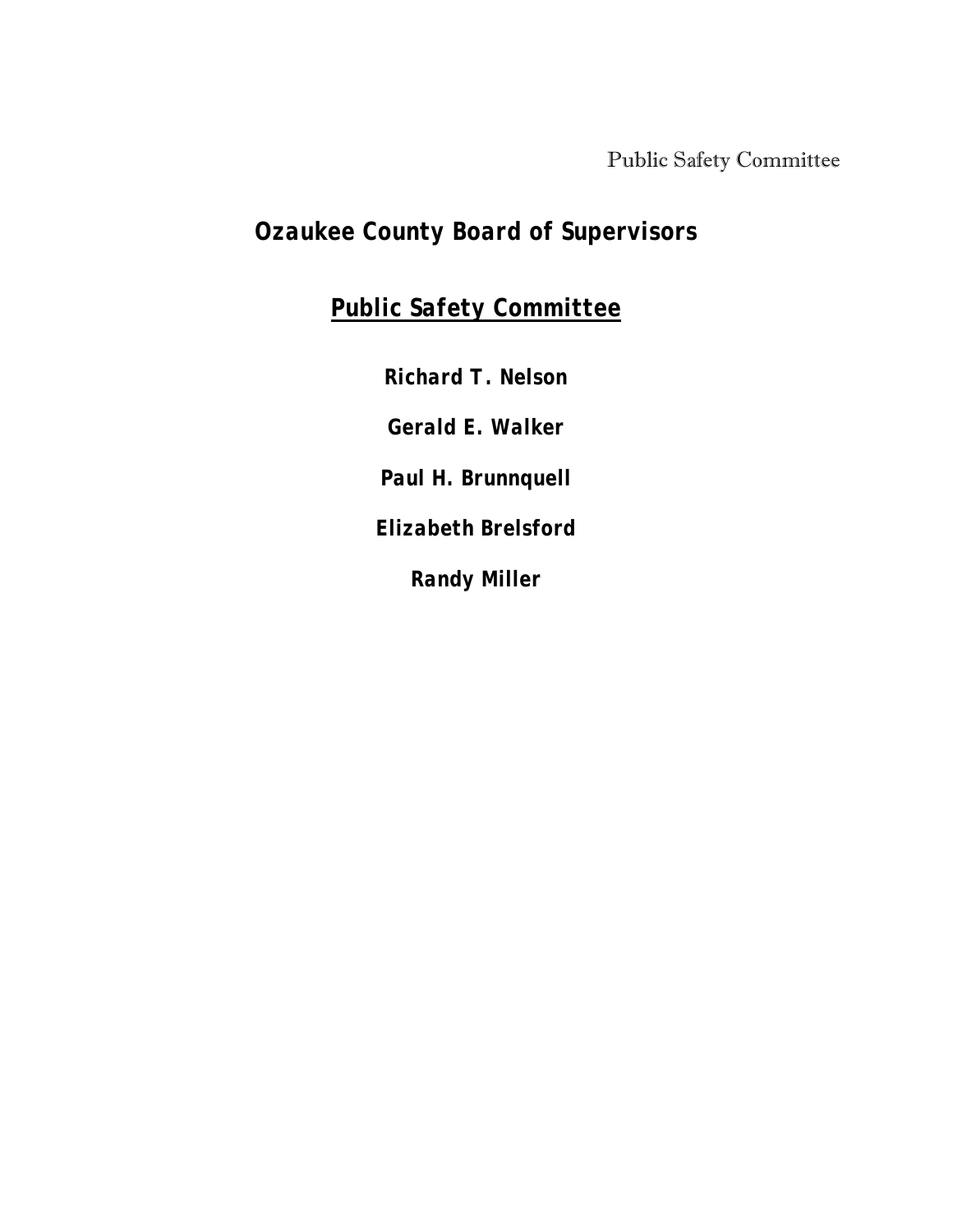#### Personnel Movement

## *Personnel Movement*

#### *New Hires:*

*Ralph Beck—Special Deputy Heather Boesch—Dispatcher Sherri Dodsen—Jail Deputy Chad Eibs—Jail Deputy Cory Jepson—Jail Deputy Charmion Love—Jail Deputy Brian McInnis—Jail Deputy Merry Mieding—Jail Deputy John Palese, Jr.— Special Deputy* 

*Promoted to Patrol: Deputy Kelly Caswell Deputy Scott Heller Deputy Ken Krueger* 

## *Promoted to Jail Sergeant:*

*Sergeant Jerri L. Behnke Sergeant Jeffrey R. Sauer* 

## *Retired:*

*Deputy Neil Caswell—Court Security Nancy Lucas-Gierach—Food Service Manager* 

*Resigned: Vicki Kaas — Clerical*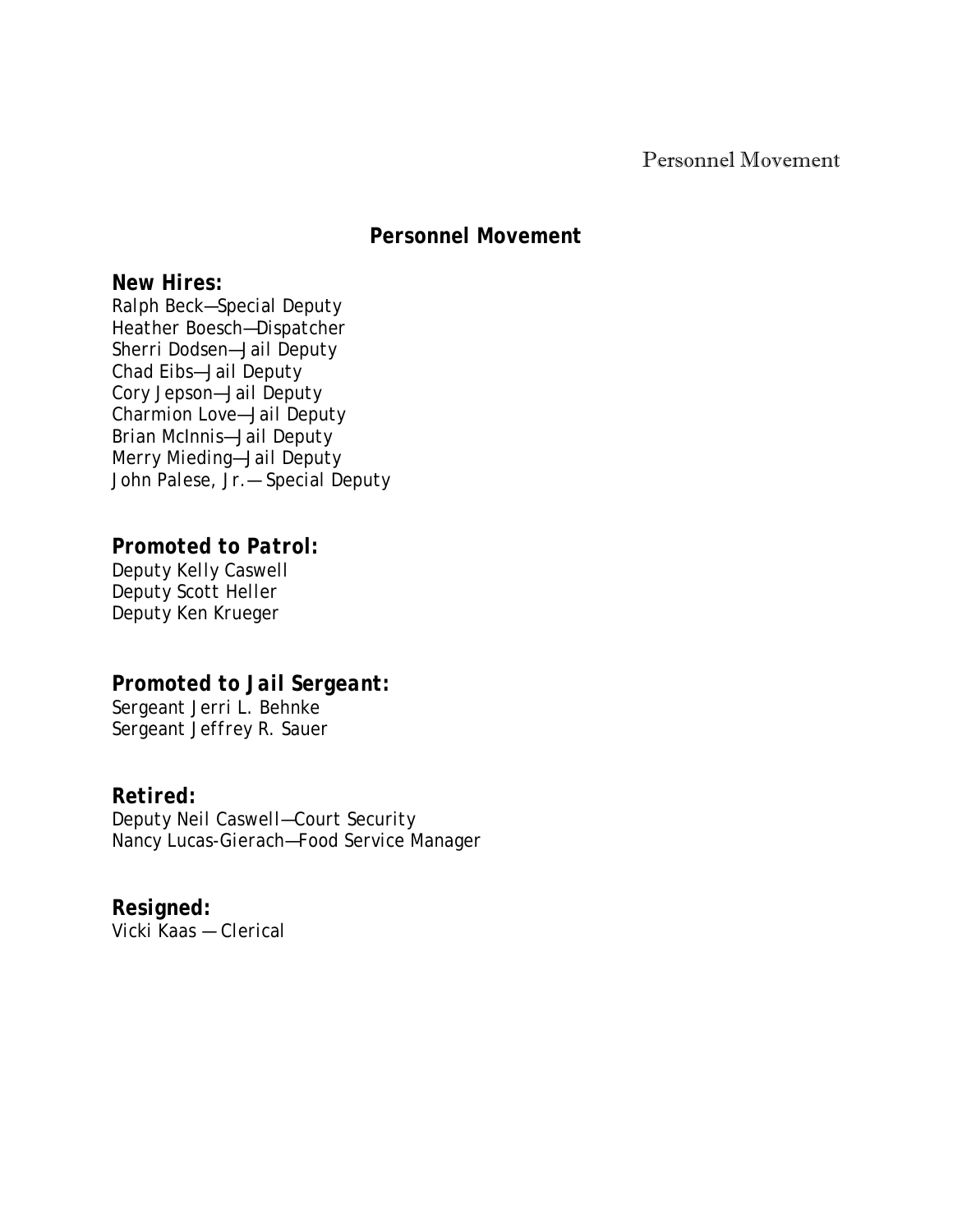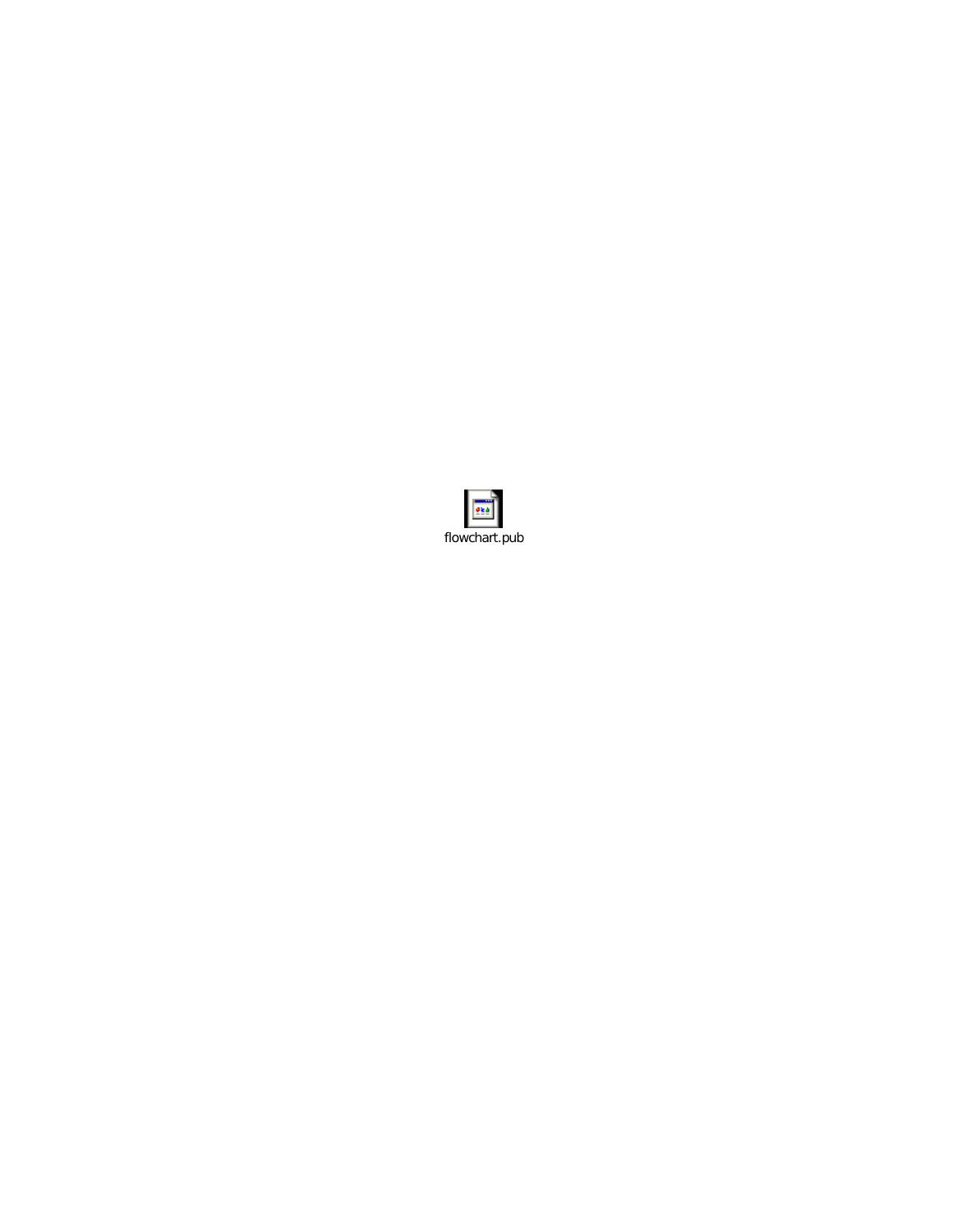## *Patrol Division*

The Ozaukee County Sheriff's Department's **Patrol Division** consists of 18 patrol deputies and four patrol sergeants who provide patrol services 24 hours a day, 365 days a year. These services include coverage of 501 miles of interstate, state, county and town roads.

|                                               | 2005 | 2004 | 2003           | % Change<br>$'04 - '05$ |
|-----------------------------------------------|------|------|----------------|-------------------------|
| <b>Incidents</b>                              | 5384 | 5484 | 5448           | $-2%$                   |
| Arrests                                       | 778  | 765  | 770            | $+2%$                   |
| County Ordinance citations                    | 300  | 266  | 337            | $+12%$                  |
| Motor Vehicle Accidents                       | 864  | 887  | 881            | $-3%$                   |
| <b>Fatalities</b>                             | 6    | 4    | $\overline{2}$ | $+50%$                  |
| <b>Traffic Citations</b>                      | 3581 | 3762 | 3344           | $-5%$                   |
| Warnings                                      | 6617 | 6007 | 6003           | $+9%$                   |
| 15 Day Violation<br><b>Correction Notices</b> | 1274 | 1324 | 1528           | -4%                     |

*PATROL DIVISION STATISTICS - 2005* 

The Patrol Division provides full law enforcement services for all townships, unincorporated villages and municipalities that do not maintain a law enforcement agency. The population of these areas is over 20,000. The Patrol Division also assists other law enforcement agencies within the county as requested.

The Patrol Division responds to and investigates all criminal activity reported or observed, including domestic violence, disturbance, death, burglary, theft, damage to property, weapon, sexual assault, other assault, fire, mental illness, missing/runaway persons, motor vehicle theft, narcotics, rescue, robbery, suspicious person/vehicle/ circumstances, trespassing, wanted person, 911, alarms.

While responding to calls for service of a wide variety, patrol officers are also called upon for the service of civil process and arrest warrants, as well as various special assignments, including D.A.R.E., training, conducting background investigations, and county fair duties.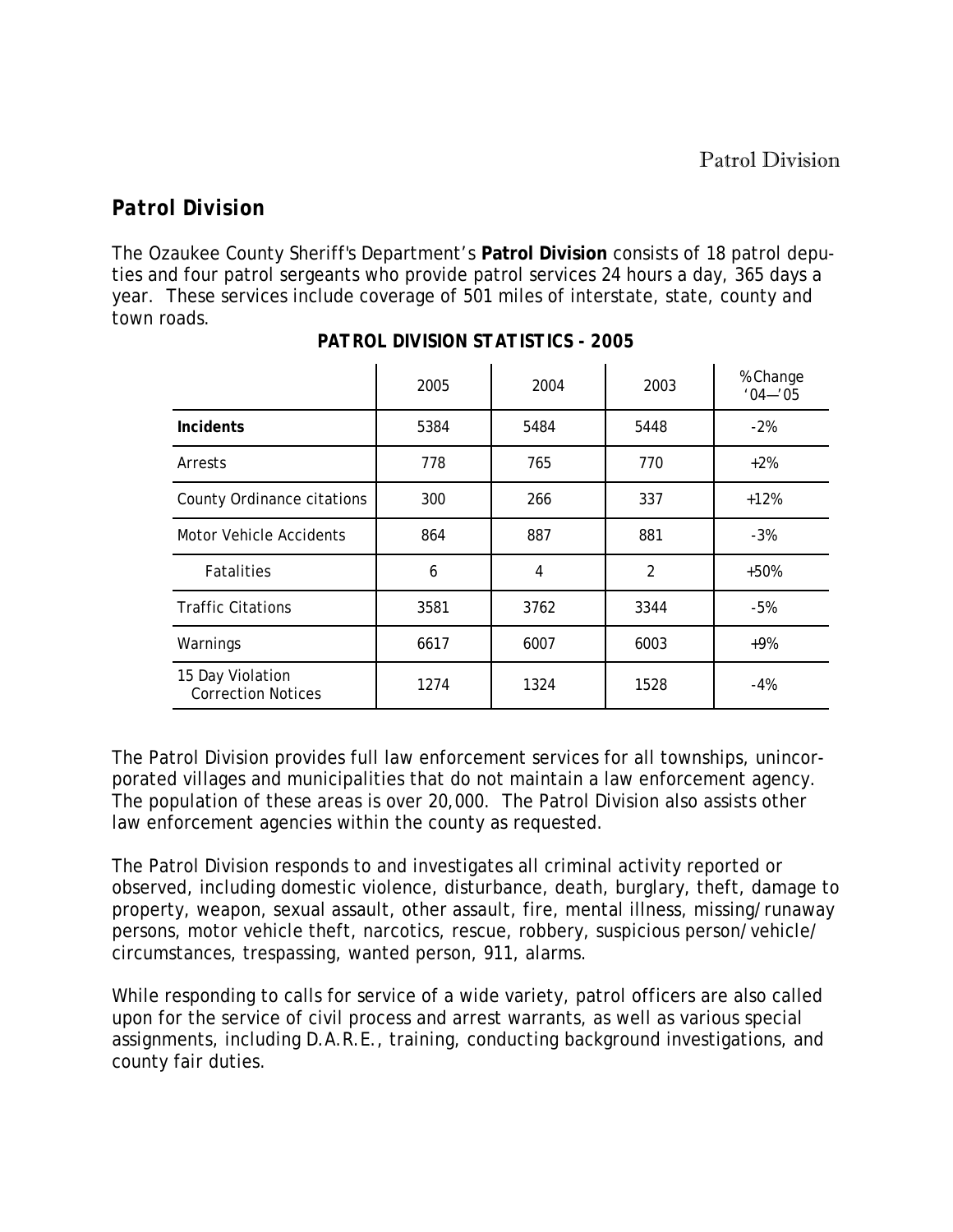## Patrol Division

|                                                | 2005 | 2004           | 2003           | % Change<br>$'04 - '05$ |
|------------------------------------------------|------|----------------|----------------|-------------------------|
| <b>Incidents</b>                               | 5384 | 5484           | 5448           | $-2%$                   |
| Traffic                                        | 1184 | 1143           | 998            |                         |
| <b>Assist Citizen</b>                          | 416  | 410            | 488            |                         |
| Assist other Agency                            | 379  | 374            | 354            |                         |
| <b>Rescue Calls</b>                            | 340  | 354            | 307            |                         |
| <b>False Alarms</b>                            | 199  | 250            | 275            |                         |
| <b>Animal Related</b>                          | 228  | 260            | 255            |                         |
| False 911                                      | 157  | 173            | 190            |                         |
| <b>Motor Vehicle Crashes</b>                   | 864  | 887            | 881            | $-3%$                   |
| <b>Involved Vehicles</b>                       | 1202 | 1189           | 1172           |                         |
| <b>Injured Persons</b>                         | 229  | 246            | 234            |                         |
| <b>Fatalities</b>                              | 6    | $\overline{4}$ | $\overline{2}$ |                         |
| <b>Traffic Citations</b>                       | 3581 | 3762           | 3344           | $-5%$                   |
| Speeding                                       | 1350 | 1285           | 1571           |                         |
| <b>Equipment violations</b>                    | 24   | 30             | 27             |                         |
| Revoked/Suspended/no<br>license                | 507  | 518            | 521            |                         |
| Registration violations                        | 356  | 487            | 460            |                         |
| Failure to stop/yield                          | 179  | 178            | 220            |                         |
| Operate while intoxicated/<br>related offenses | 236  | 250            | 312            |                         |
| <b>County Ordinance Citation</b>               | 300  | 266            | 337            | $+11%$                  |
| Underage Alcohol<br>consumption                | 132  | 83             | 141            |                         |
| <b>Disorderly Conduct</b>                      | 62   | 75             | 71             |                         |
| Lane Deviation                                 | 333  | 319            | 339            |                         |
| 15-Day repair notices                          | 1476 | 1324           | 1528           | $+10%$                  |
| Registration                                   | 653  | 656            | 669            |                         |
| Headlight                                      | 202  | 199            | 255            |                         |
| <b>Tail Light</b>                              | 133  | 85             | 98             |                         |
| <b>Custodial Arrests</b>                       | 778  | 765            | 770            |                         |
| <b>Officer Days Worked</b>                     | 2255 | 2594           | 3178           | $-13%$                  |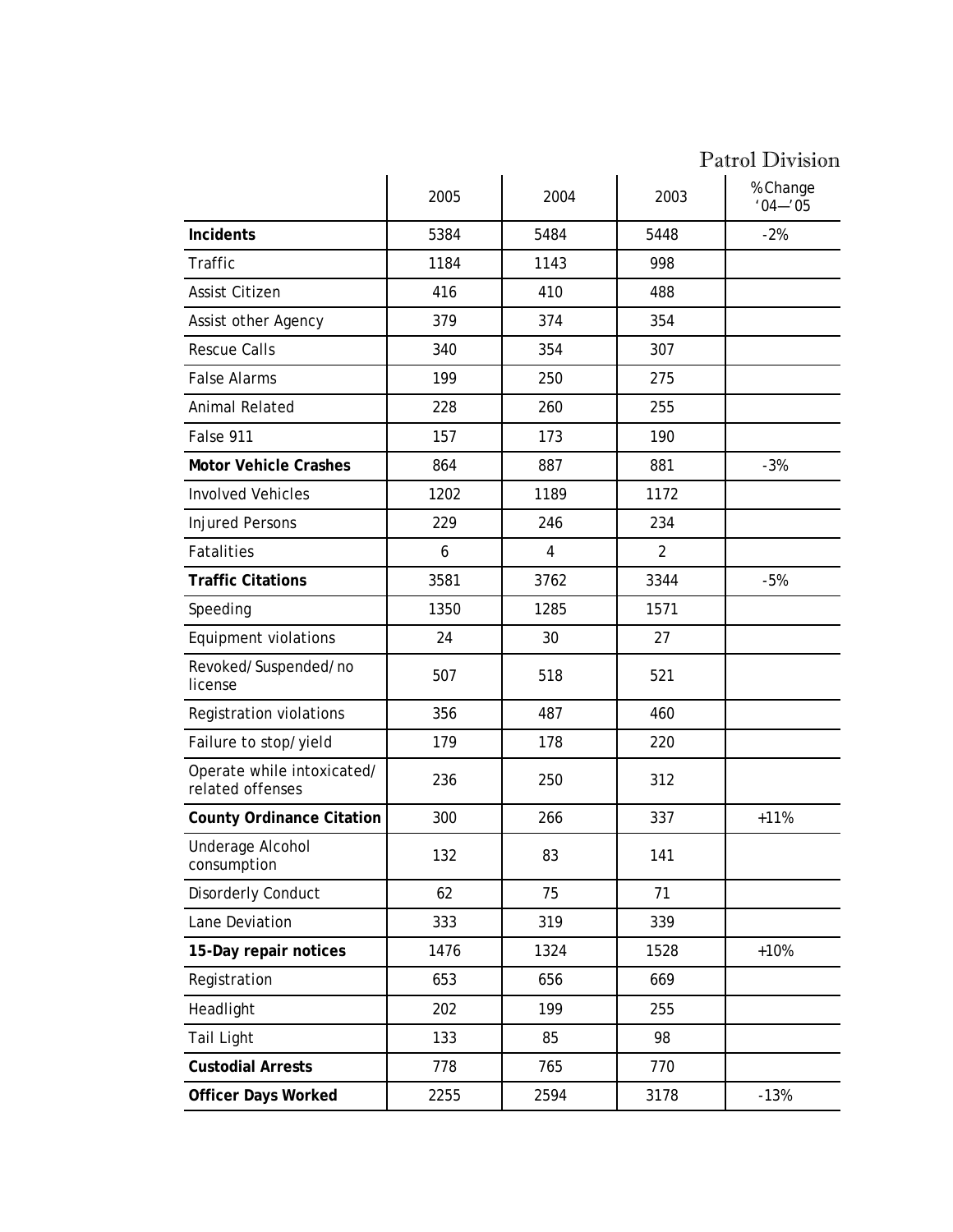## *Snowmobile Patrol*

The Snowmobile Patrol program was initiated—and is partly funded—by the Wisconsin Department of Natural Resources (DNR). The purpose of the program is to increase law enforcement presence on the snowmobile trails to ensure compliance with state and local laws, and to serve in a public safety awareness role. The Snowmobile Patrol's purpose mirrors that of the patrol division in many respects.

The Ozaukee County Sheriff's Department has two snowmobiles that were purchased with the assistance of the DNR to assist in carrying out the intentions outlined above. The snowmobiles are operated by deputies and special deputies who are certified law enforcement officers. The officers in the Snowmobile Program are alert to situations where enforcement or assistance is called for.

## *Special Deputy Program*

The Ozaukee County Sheriff's Department offers the opportunity for individuals to serve their community through the Special Deputy Program. The Special Deputies are part-time, sworn officers who assist the Patrol Division in areas such as security, traffic control, crowd control and other police duties at special events such as the Ozaukee County Fair, Waubeka Flag Day, Port Washington Fish Day, and many community based fun-runs and bicycling events. The Special Deputies are certified law enforcement officers and maintain their certification through monthly in-service training sessions.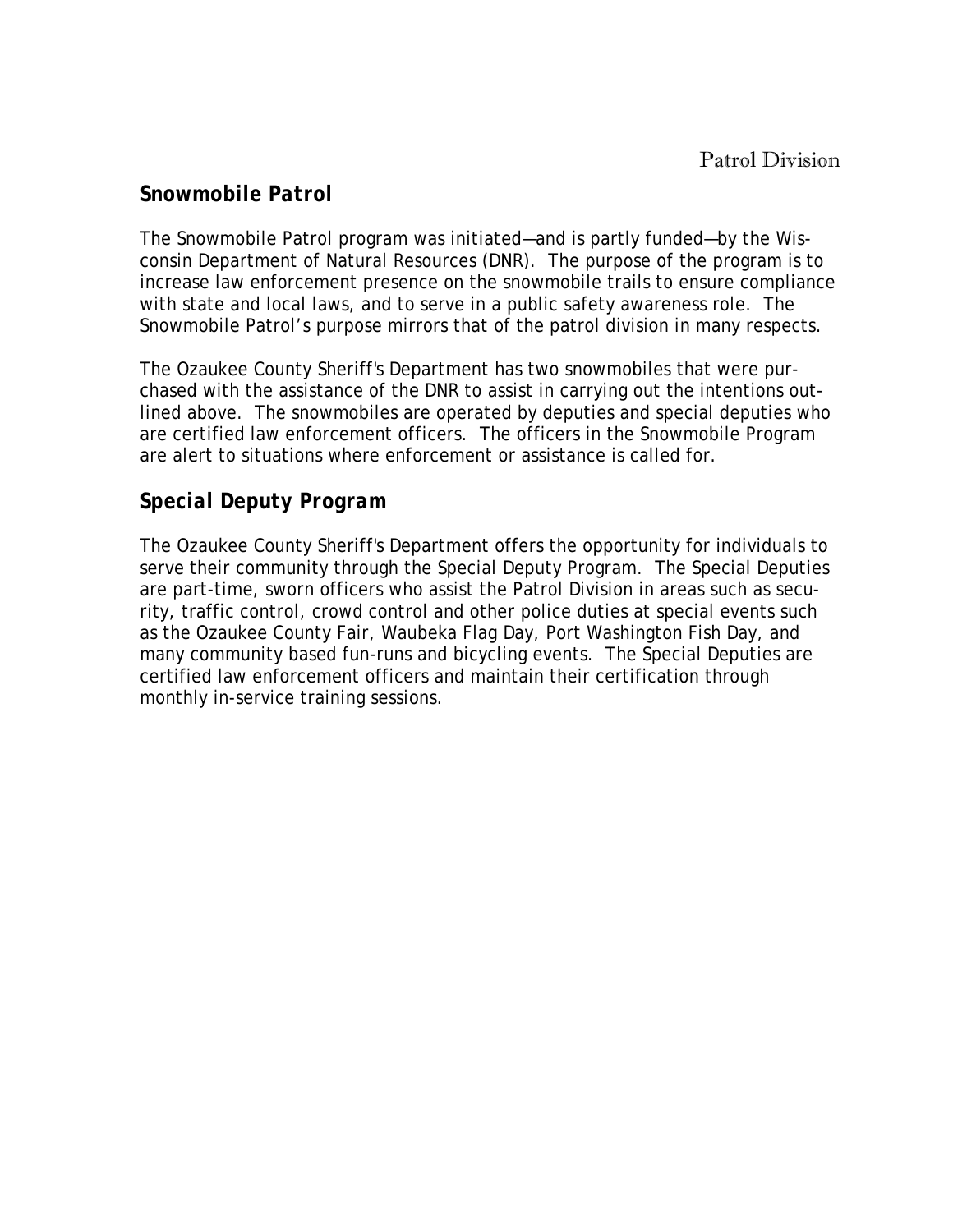## Civil Process Division

## *Civil Process Division*

The Civil Process Division is in charge of the intake, service and return of all civil papers brought to the department for such service. There are many different types of civil papers to be served, ranging from subpoenas to seizures of property. This division also handles all foreclosure sales, evictions and repossessions. The Patrol Division assists with these duties as needed.

The Sheriff's Department served 1,708 items of civil process in 2005. The civil process served by the Sheriff's Department brought into the County Treasury. Process is served at no charge to county departments and other entities as required by law. The division scheduled 41 foreclosure sales, on property valued at \$5.4 million. Additionally, these officers handled 22 evictions and 7 Replevins (repossessions).

## Court Services Unit

## *Court Services Unit*

On July 1, 2005 Sheriff Straub created the Ozaukee County Court Services Unit (CSU). The unit consists of six full-time and two FTE's staffed by part-time Special Deputies. The Court Services Unit will handle security, inmate transports, warrants, and civil process. Sheriff Straub appointed a Sheriff's Department Lieutenant as the Officer in Charge of the Court Services Unit who will also oversee the implementation of the security plan.

On July 20, 2005 the County Board of Supervisors approved a court security plan presented by Sheriff Straub to include video surveillance, additional controlled access, and a security screening station, including a metal detector. The CSU is in the process of increasing court security measures through the installation and use of a screening station at the entrance to the courts area of the Justice Center. Additional measures include video monitoring of multiple areas in and around the courts.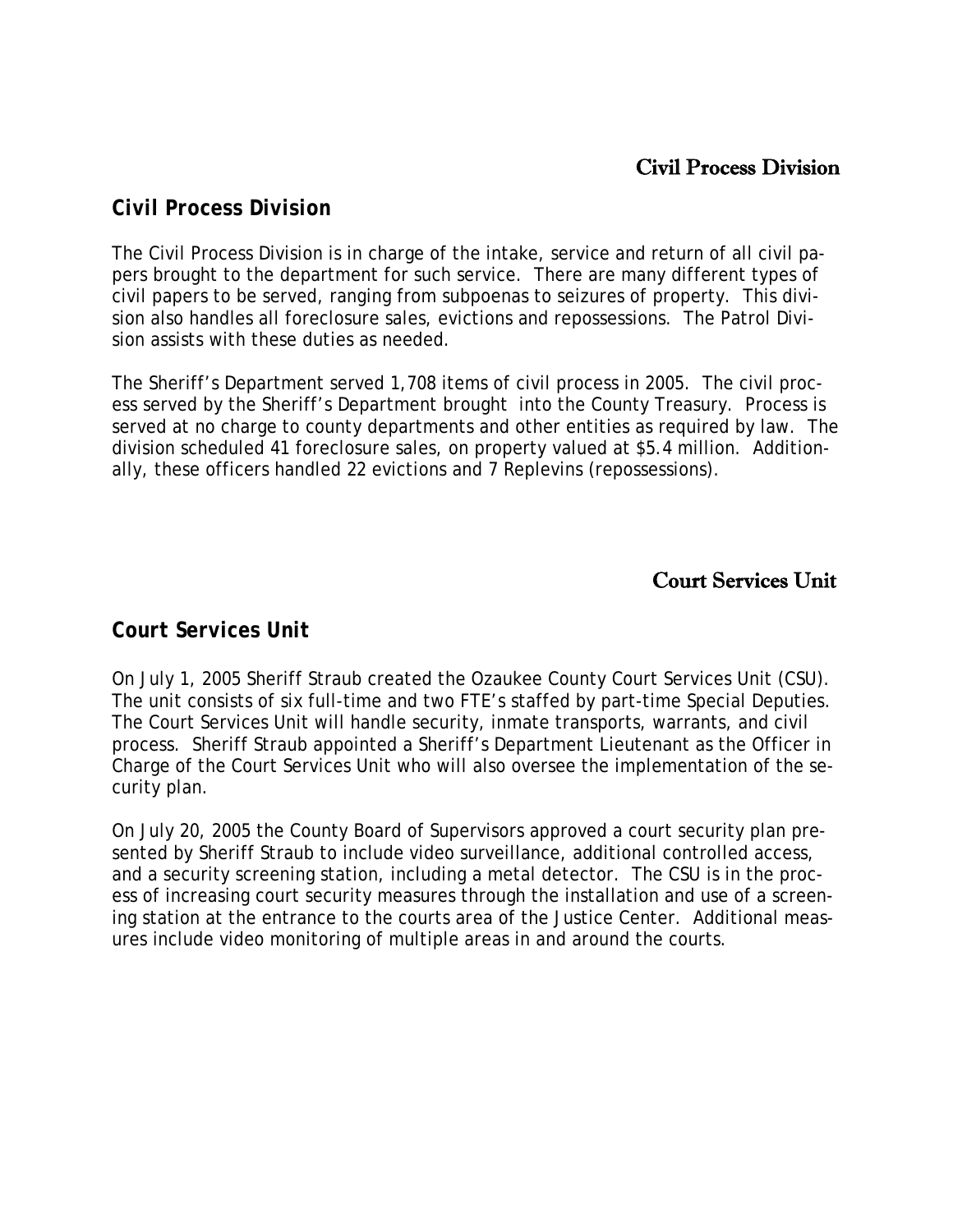## *Detective Bureau*

The detective bureau is primarily charged with the investigation of felony crimes, as well as some misdemeanor crimes that are complex in nature, or involve suspects or witnesses residing outside Ozaukee County. The division may, at times, work in a joint effort as a "task force" with other local, state, or federal agencies when a crime (or series of crimes) in a specific geographical area of the state is being committed by one or more persons identified as being responsible for those crimes. This year all members of the detective bureau were sworn in as Special Deputy U.S. Marshals. The detectives are continuing members of a statewide task force put together for the purpose of locating and apprehending violent fugitives.

The detective bureau handles all death investigations, including homicides and suicides. The bureau also participates in a CORE committee of area police representatives and agents from the Department of Probation and Parole to oversee the sex offender release program that was mandated by law in 1997. The committee is responsible for assessing potential threat to the community in order to determine the appropriate level of community notification. The Detective Bureau registered ten parolees/probationers in 2005.

## *Juvenile Office*

It is the intent of the juvenile office to promote a juvenile justice system capable of dealing with problems of juvenile delinquency. It is believed that this approach will protect the community, impose accountability for violations of law, and equip juvenile offenders with the competency to live responsibly and productively. The juvenile office attempts to control delinquency through prevention and apprehension. There are two aspects to delinquency prevention: preventing the original delinquent act, and preventing further delinquent acts after apprehension.

To this end, strong ties have been established with Ozaukee County's Department of Social Services and the Ozaukee County District Attorney, the courts, schools, and citizen groups. These ties ensure an appropriate police and aftercare disposition. Minor offenders are handled in a protective yet firm manner. Parents are also made a part of the consequence process. More serious offenses require referrals to juvenile court, either through citation or through a social services juvenile court referral. Both look to the juvenile office for continued input.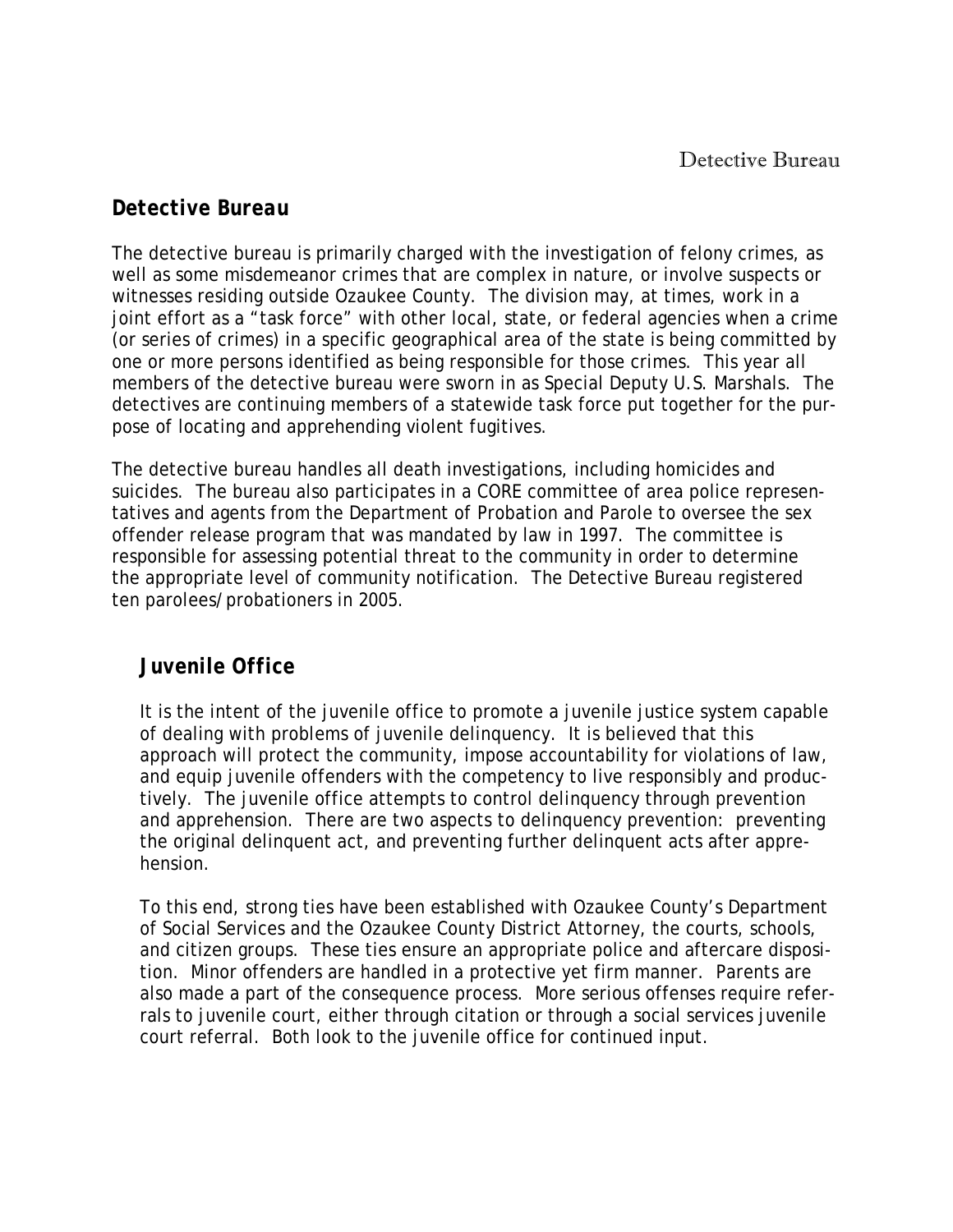A strong partnership also exists between the sheriff's department and Social Services' child protection unit. A detective and a protective caseworker will respond jointly to and investigate reports of suspected abuse and neglect. This cooperation avoids duplication of efforts, causes less trauma for the victim, and enhances the decision-making process.

The juvenile officer speaks to youth and adult groups upon request of schools and community organizations. Topics include criminal and traffic laws, alcohol and drug offenses, child abuse, and gang issues.

## **JUVENILE COURT REFERRALS – 2005**

| Forgery / Counterfeiting 0        |
|-----------------------------------|
| Stolen Property-Receive/Possess 0 |
|                                   |
| Liquor Law Violation  52          |
|                                   |
|                                   |
| Driving under the Influence3      |
|                                   |
|                                   |
|                                   |
|                                   |
| 113                               |
|                                   |
| 154                               |
|                                   |
|                                   |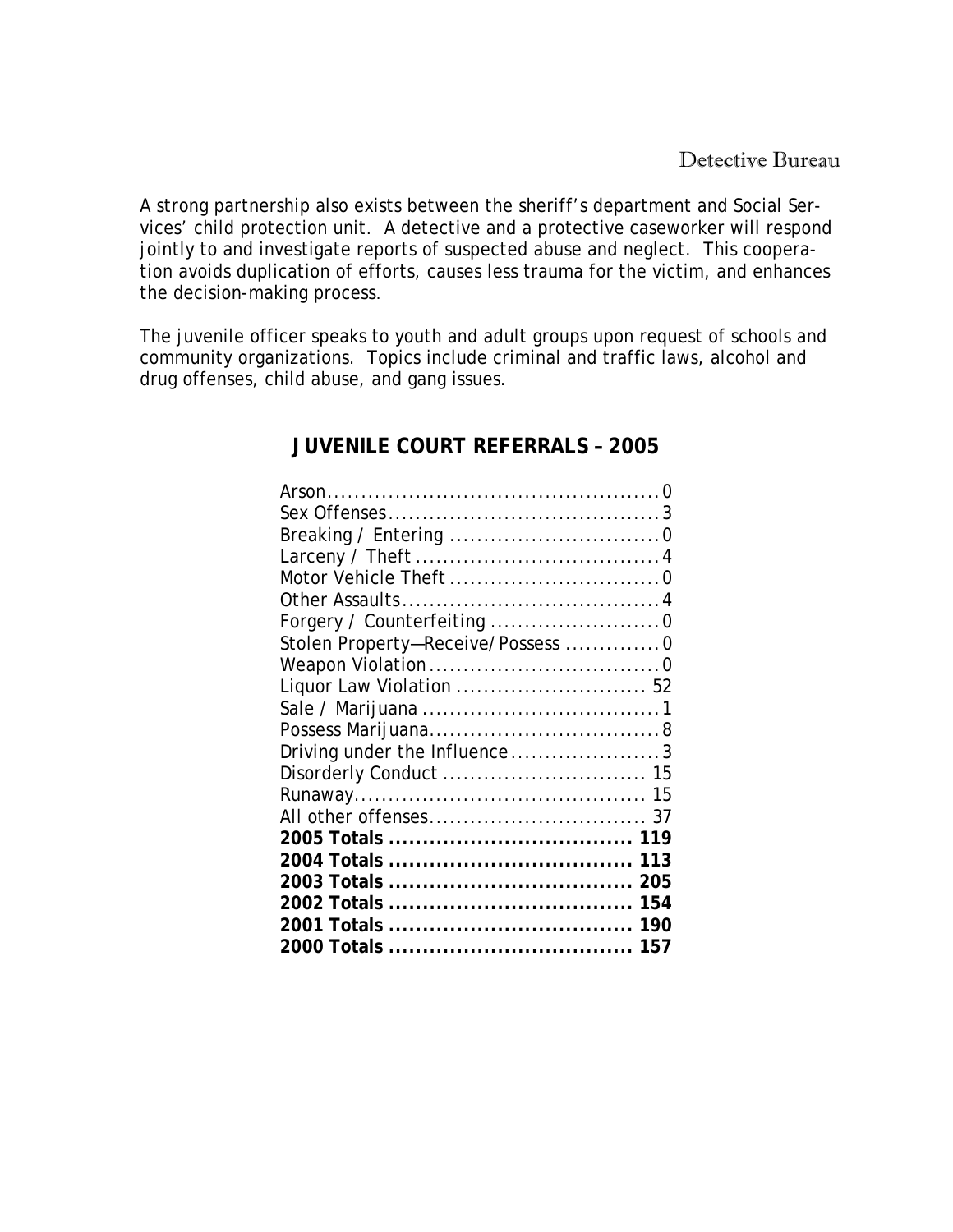## *The Ozaukee County Anti-Drug Task Force*

The Drug Task Force is comprised of officers from the Ozaukee Sheriff's Department, the Police Departments of Mequon, Grafton and Cedarburg. Currently, the unit operates with ten agents, one of whom is a limited-term employee funded through a 2005 federal grant program. Mequon assigns a full-time officer on a two-year commitment. Officers from the other agencies work part-time, their hours varying according to their individual department's needs and staffing levels. The unit as a whole operates as a specialized section of the Detective Bureau. The Detective Lieutenant is the project director and grant expeditor.

The unit investigates criminal drug activity occurring in Ozaukee County and frequently works with drug units in Milwaukee, Washington, Waukesha and Sheboygan Counties, as well as the Wisconsin Department of Justice-Division of Narcotics Enforcement and its Federal counterpart, the Drug Enforcement Administration.

The unit held 20 drug presentations and training programs in 2005 for area law enforcement officers, schools, private industry and the Department of Social Services. The presentations focus on drug and drug user identification, and the laws governing illegal use, possession and delivery of controlled substances and narcotics.

In 2005, the unit executed 22 search warrants. The duties of the Task Force are covert and cannot be readily discussed without compromising its effectiveness. Please refer to the statistics below for a breakdown of enforcement data.

|      | Cases<br>Generated | Persons<br>Arrested | Charges | % Felony |
|------|--------------------|---------------------|---------|----------|
| 2005 | 164                | 86                  | 118     | 68%      |
| 2004 | 94                 | 87                  | 122     | 72%      |
| 2003 | 86                 | 37                  | 111     | 70%      |
| 2002 | 79                 | 49                  | 120     | 64%      |
| 2001 | 62                 | 51                  | 75      | 70%      |

## **CASE STATISTICS - 2001 THROUGH 2005**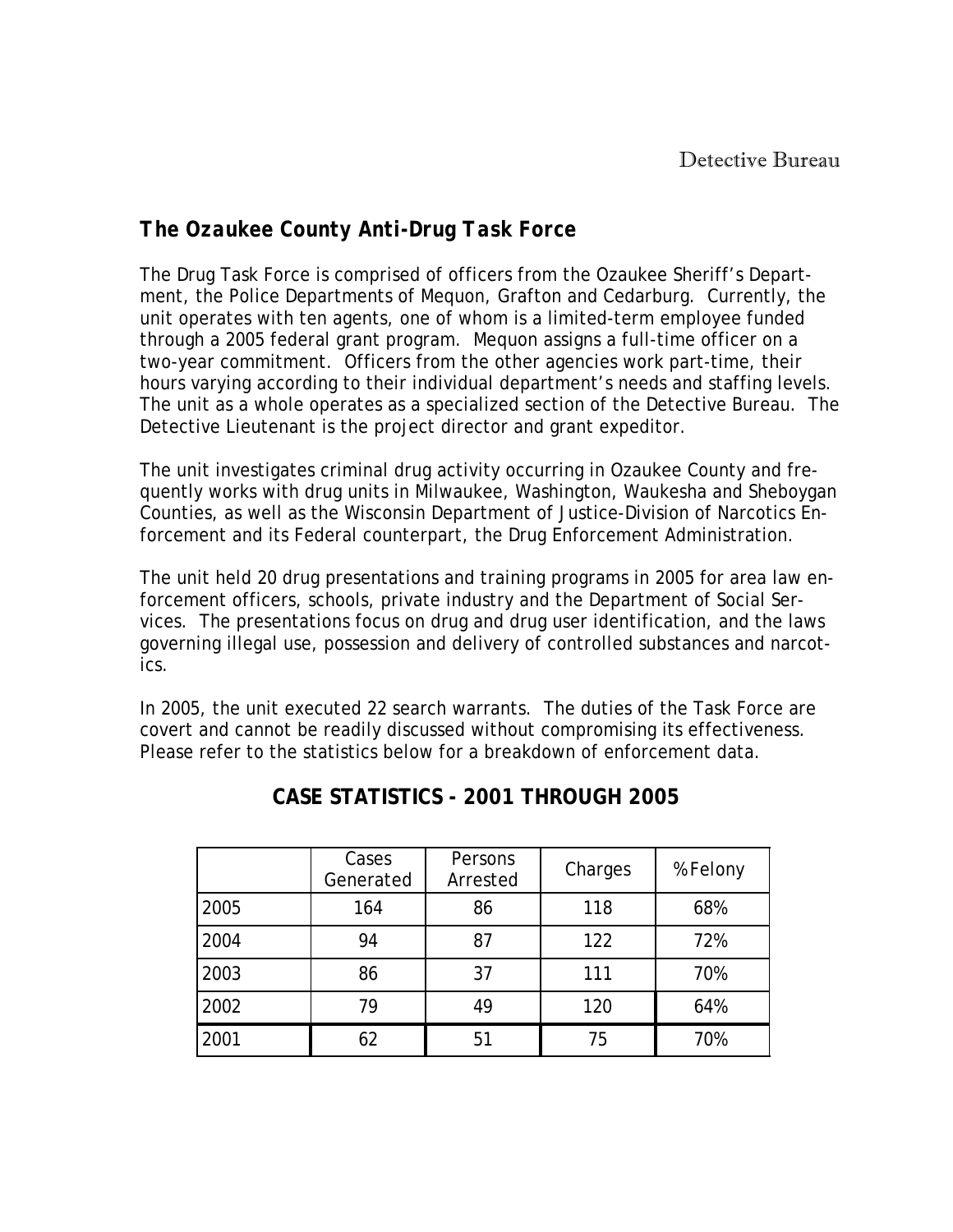## Detective Bureau

|      | Mari-<br>juana<br>(lbs) | Cocaine<br>(gms) | Crack<br>(gms) | Psi. <sup>1</sup><br>(gms) | <b>LSD</b><br>(dose) | Meth. <sup>2</sup><br>(gms) | MDMA <sup>3</sup><br>(tabs) | Heroin<br>(gms) | <b>Rx</b><br>Meds |
|------|-------------------------|------------------|----------------|----------------------------|----------------------|-----------------------------|-----------------------------|-----------------|-------------------|
| 2005 | 3.0                     | 379.5            | 147.2          | 282.9                      | $\overline{0}$       | $\overline{0}$              | 42                          | 33.4            | 591               |
| 2004 | 7.5                     | 535.5            | 2.7            | 178.0                      | $\overline{0}$       | $\overline{0}$              | 1                           | 7.4             | 535               |
| 2003 | 32.7                    | 149.1            | 216.4          | 521.7                      | $\mathbf 0$          | 292.2                       | 1                           | 11.8            | 120               |
| 2002 | 22.8                    | 78.5             | 13.1           | $\mathbf 0$                | $\overline{0}$       | $\mathbf 0$                 | $\mathbf 0$                 | 10.6            | 18                |
| 2001 | 4.8                     | 2.4              | 9.4            | $\overline{0}$             | 457                  | $\Omega$                    | 54                          | 0.7             | $\overline{7}$    |
| 2000 | 33.25                   | 68.8             | 1239.5         | 21.0                       | 10                   | $\mathbf 0$                 | $\mathbf 0$                 | 6.3             | 15                |

## **Seizures**

<sup>1</sup> Psilocybin Mushrooms

² Methamphetamine

<sup>3</sup> XTC (ecstasy)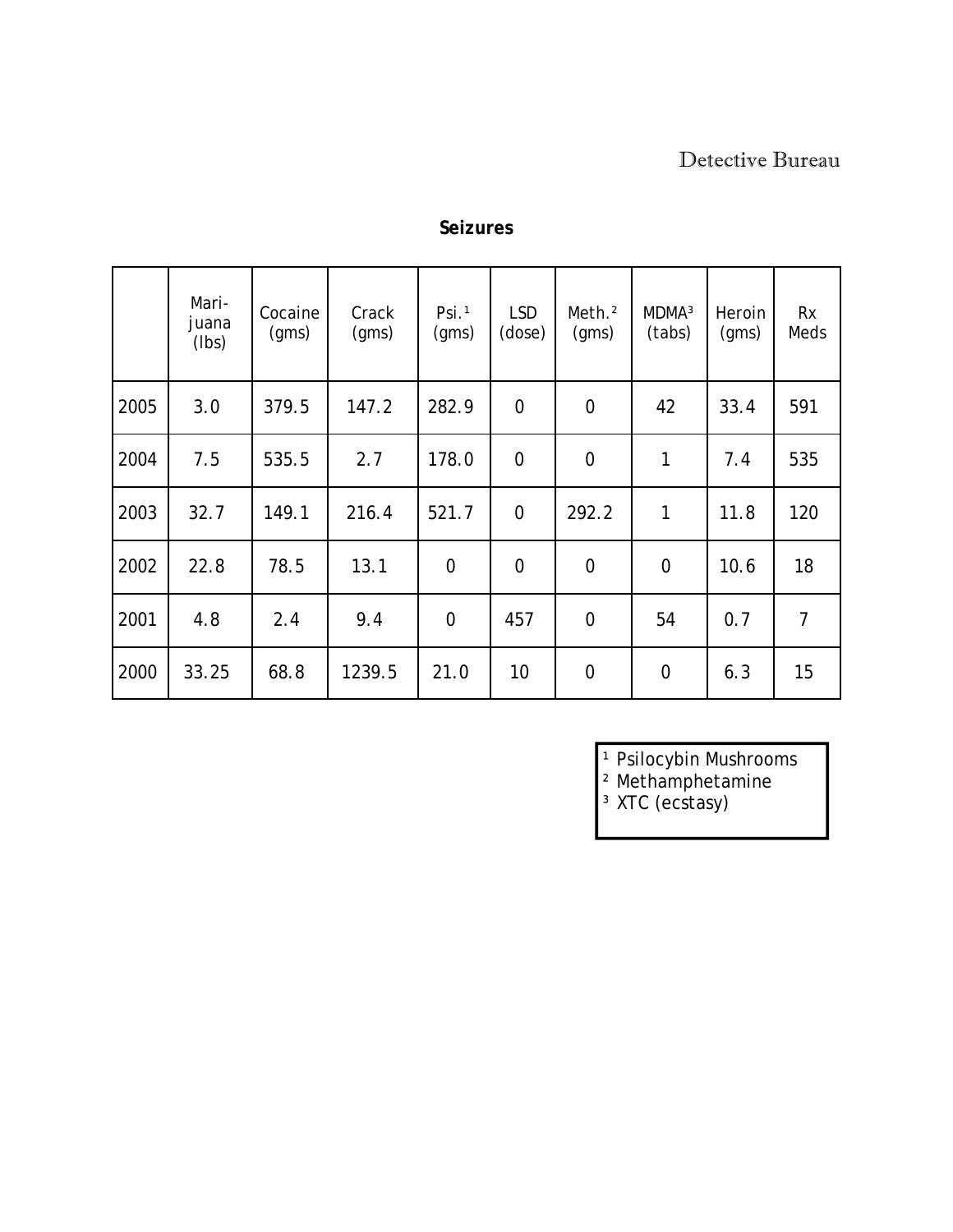## *Training Program*

The Sheriff's Department's 2005 Training Program consisted of both specialized and in-service training within each division of the department. Some of the areas of specialized training that the specific divisions received includes:

- ♦ **Administrative Division** Traffic safety issues, supervision/management, jail supervision, media relations, records management, management/employee relations, weapons training, risk management, anti-terrorism.
- ♦ **Detective Division** Homicide investigation, robbery and cold case investigation, arson investigation, narcotics investigation, voice stress analysis, computer crime on the Internet, gambling investigation and technology, DNA technology, public recorded open meetings, sexual assault and child abuse.
- ♦ **Patrol Division** Street survival, evidence handling, crime scene response, standardized field sobriety testing, accident investigations, identification of intoxicated drivers, emergency vehicle operation, automated emergency defibrillator, CPR, and training officer certifications.
- ♦ **Jail Division** Intoximeter, gangs, juvenile detention, jail certification, jail health, Correctional Emergency Response Team (CERT), and training officer certifications.

The department continued to meet the Wisconsin Training and Standard Bureau's requirements in basic police recruit academy training (520 hours), basic jailer training (120 hours), and the mandatory 24 hours of in-service training for all sworn personnel.

In-house training subjects included firearms defense and arrest tactics, and basic life support. Officers view brief training videos monthly, which provide them with current updates on the law, officer safety issues, and many other job-related topics.

Sheriff's Department employees participated in nearly 4,000 hours of training, most of which was devoted to state-mandated training programs attended by more than 80 participants.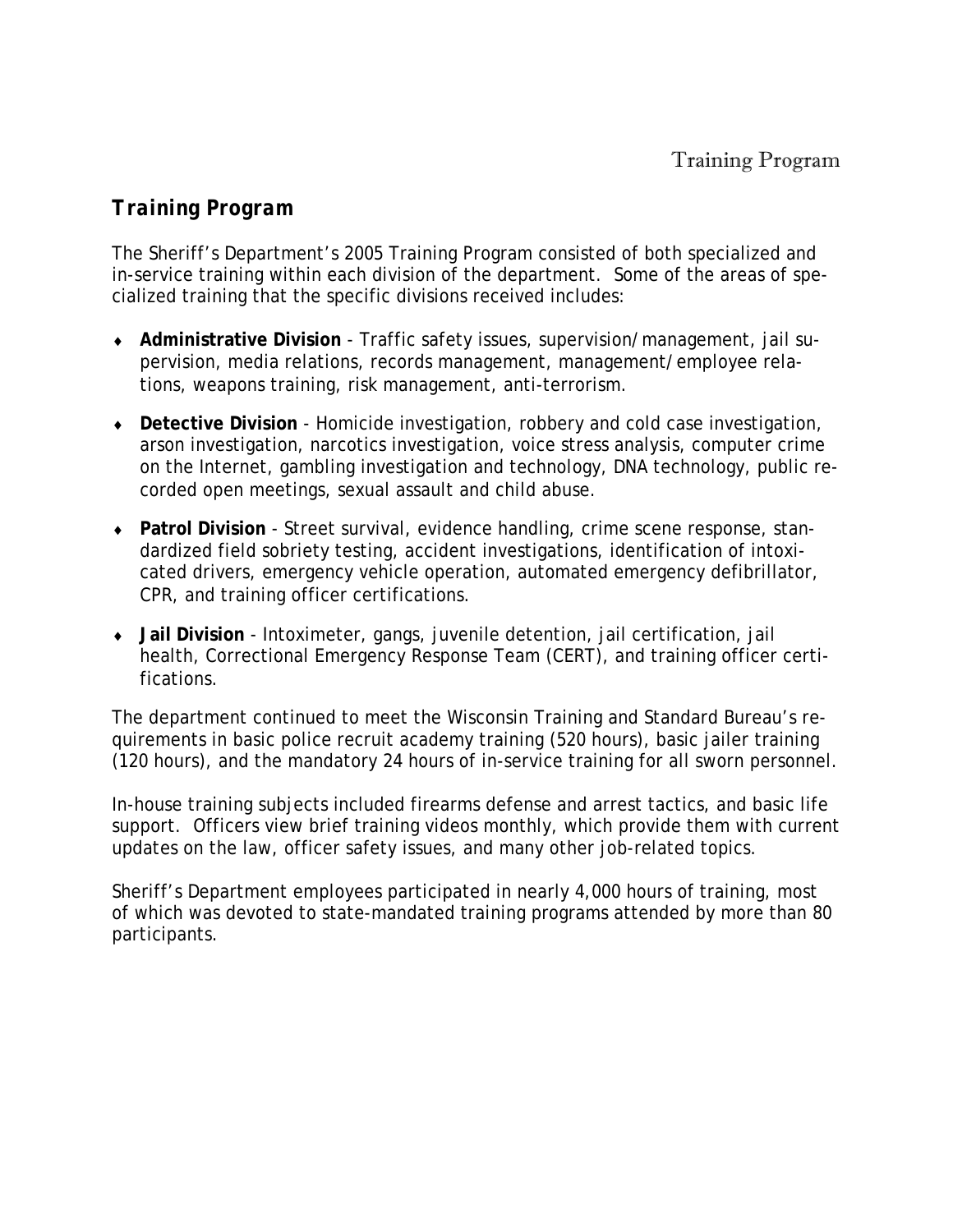## *Firearms Training*

Firearms training is managed by the Training Officer and three firearms instructors. Deputies train four times a year at the department's outdoor range. Training is held regardless of the weather.

Each officer must qualify annually with their handgun. Additionally, officers undergo shotgun and less lethal familiarization, as well as a "night shoot" to experience flashlight-assisted shooting and flash point shooting. Other training areas include weapon maintenance, managing weapon malfunctions, and various tactical situations in scenarios involving a deadly force situation. Officers are tested during the year on their knowledge of the law and department policy and procedure regarding the use of deadly force.

Firearms training is augmented by use of a F.A.T.S. (firearms training system). The F.A.T.S. provides scenarios which are displayed on a life-sized screen and create situations which require the officers to make the proper split-second decision: to shoot or not to shoot. The officers are required to use verbalization skills during the scenarios as well as after to justify their actions. Officer reaction times and accuracy are recorded and critiqued. The entire training process provides each officer with invaluable training.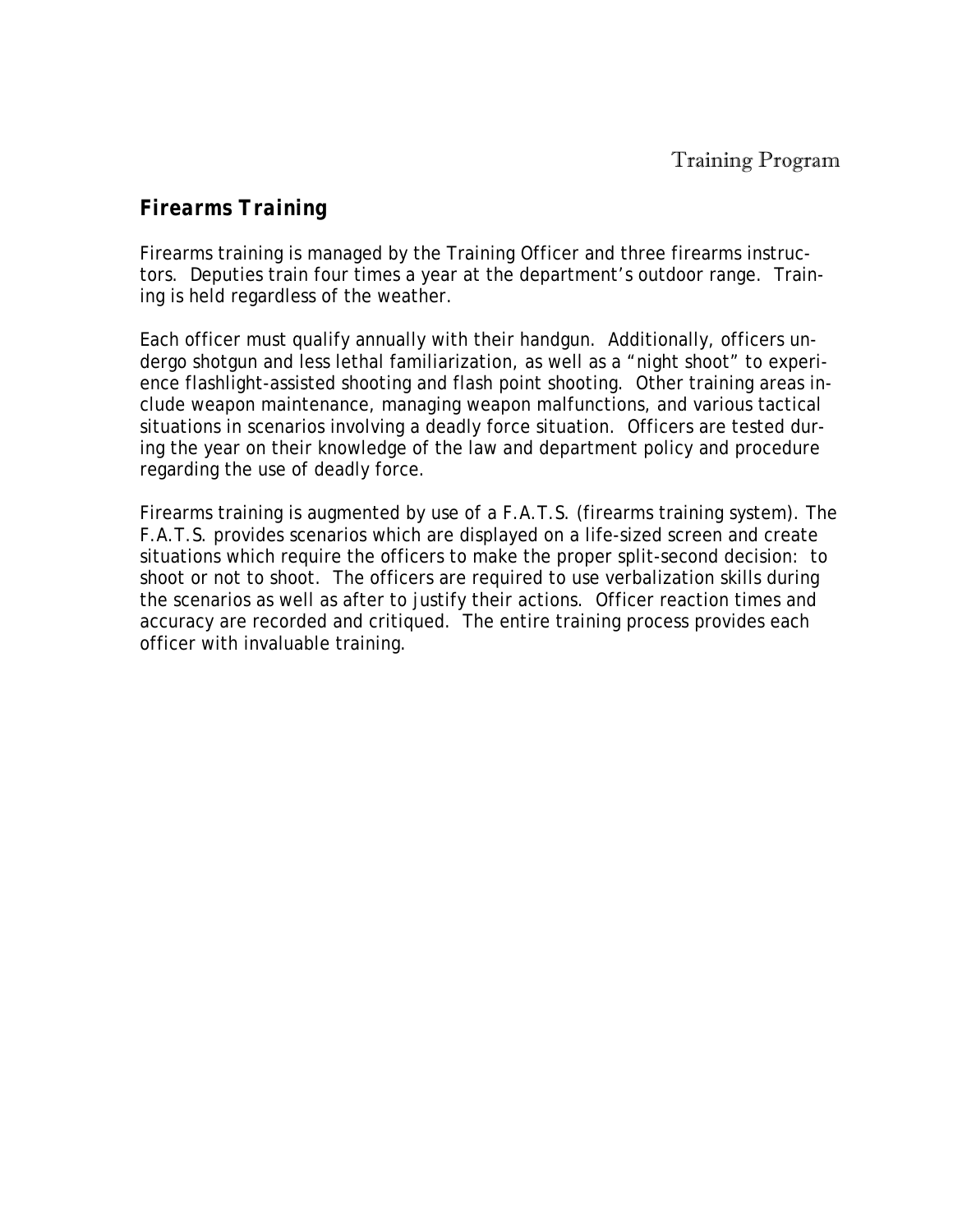## *Community Services*

Community Services are coordinated by a Lieutenant and a Deputy who is the department's D.A.R.E. (Drug Abuse Resistance Education) instructor. They facilitate other community related programs, and arrange for speakers on a variety of subjects, including law enforcement careers and crime prevention. The following are some examples of community activities in 2005 involving Sheriff's Department staff:

**D.A.R.E. (Drug Abuse Resistance Education)** - 150 graduates of the programs

**Ozaukee County Fair** - Sheriff's Department tent; shared information with county residents on crime prevention, D.A.R.E., Explorers, child files, and hunter safety

**Building Tours**

**Career Day** - John Long Middle School

**Cedarburg Fire Department** - Safety Days

**Travel Safety Program** - Port Washington High School, Concordia University

**Sexual Assault Safety and Awareness** - Concordia University

## *Hunter Education*

The Ozaukee County Sheriff's Department sponsors a **Hunter Education** course approved by the Wisconsin Department of Natural Resources. The course provides training for students to become safe and responsible hunters. Anyone born on or after January 1, 1973 must successfully complete the course in order to purchase a hunting license in Wisconsin. The student must be at least twelve years of age in order to participate in hunter education.

The classes are conducted by six certified instructors: four deputies and two civilian. The nine week course is offered twice a year, with 20 hours of classroom instruction and one three-hour outdoor field day held at the Ozaukee County Sheriff's Department's firing range, when students are tested on their ability to demonstrate what they have learned in the course and are allowed to fire shotguns and rifles at targets.

The program, directed by Detective William Steck, certified 41 students in 2005.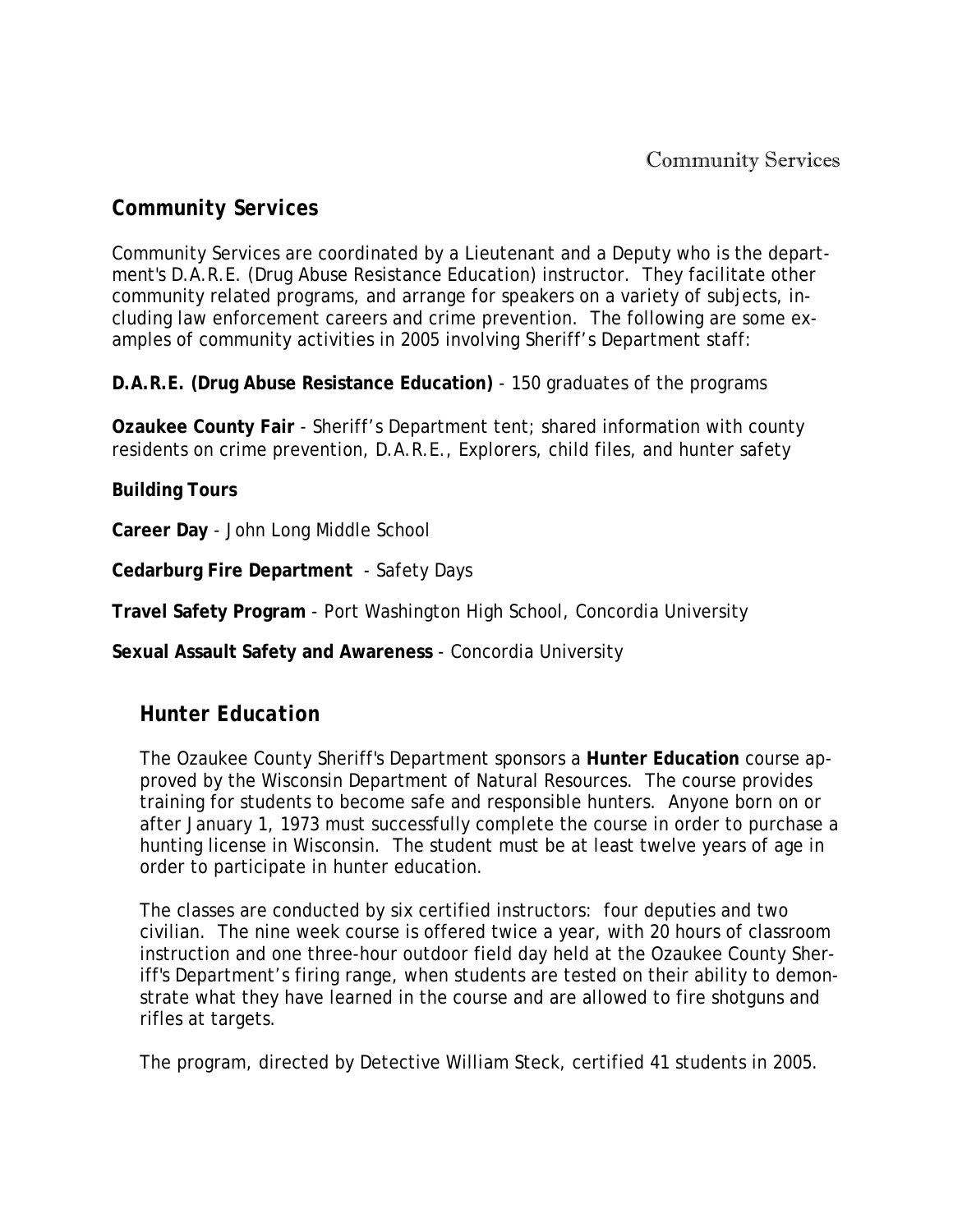## **BOOKINGS, JAIL POPULATIONS, PRISONER DAYS, AND MEALS 2000 THROUGH 2005**

## *The Huber Law*

The Huber Law, Section 303.08 of the Wisconsin Statutes, has been in existence since 1913. Persons sentenced under the Huber Law may seek employment, or be gainfully employed, and spend their non-working hours in the jail. Thus, they maintain their sense of self-dignity by supporting their dependents and meeting other financial obligations.

Huber prisoners pay the County for their keep while serving their sentences. They are kept separate from the main prisoner population, are allowed to do their own laundry, and in general have more freedom than other prisoners. The jail averaged 39.72 Huber prisoners per day in 2005. Huber inmates paid \$215,430.23 to the County Treasurer for their board.

## *Health Services*

The jail Health Services division is staffed by two full-time RNs and one full-time Health Screening Technician. This team jointly provides the inmate population with the medical and mental health care and in some cases, limited dental services. With inmate care responsibilities being a 24-hour operation, the Health Services staff provide services 12-hours a day, Monday through Friday, and approximately 4-hours on weekends. Both nurses are on-call 24/7 during off hours and provide medical triage and telephone consult as needed. Due to the many specific treatment regimens that require nursing assistance, the nursing staff are often required to respond to the jail during off hours in order to provide medical care required by an inmate.

During 2005, the Health Services Division received 2,666 requests from inmates for service and delivered actual medical care procedures to 2,273 inmates. Medical staff, through written instruction for non-emergent or non-treatable issues answered the balance of the requests. Advanced medical care, outside the jail was received by 73 inmates for issues ranging from broken bones, internal ailments, pregnancy and childbirth. More than 62,500 doses of prescribed medication were distributed to inmates by staff. The Registered Nurses triaged more than 500 inmates who provided indicators of possible suicidal concerns and referred more than 260 inmates to a mental health counselor or psychologist. More than 800 TB skin tests were administered resulting in excess of 150 chest X-ray screenings. The preceding statistics are a snapshot of the Health Services daily activities and do not include the more than 1,500 written responses for the ongoing medical care planning between the Health Service Division and the inmate population.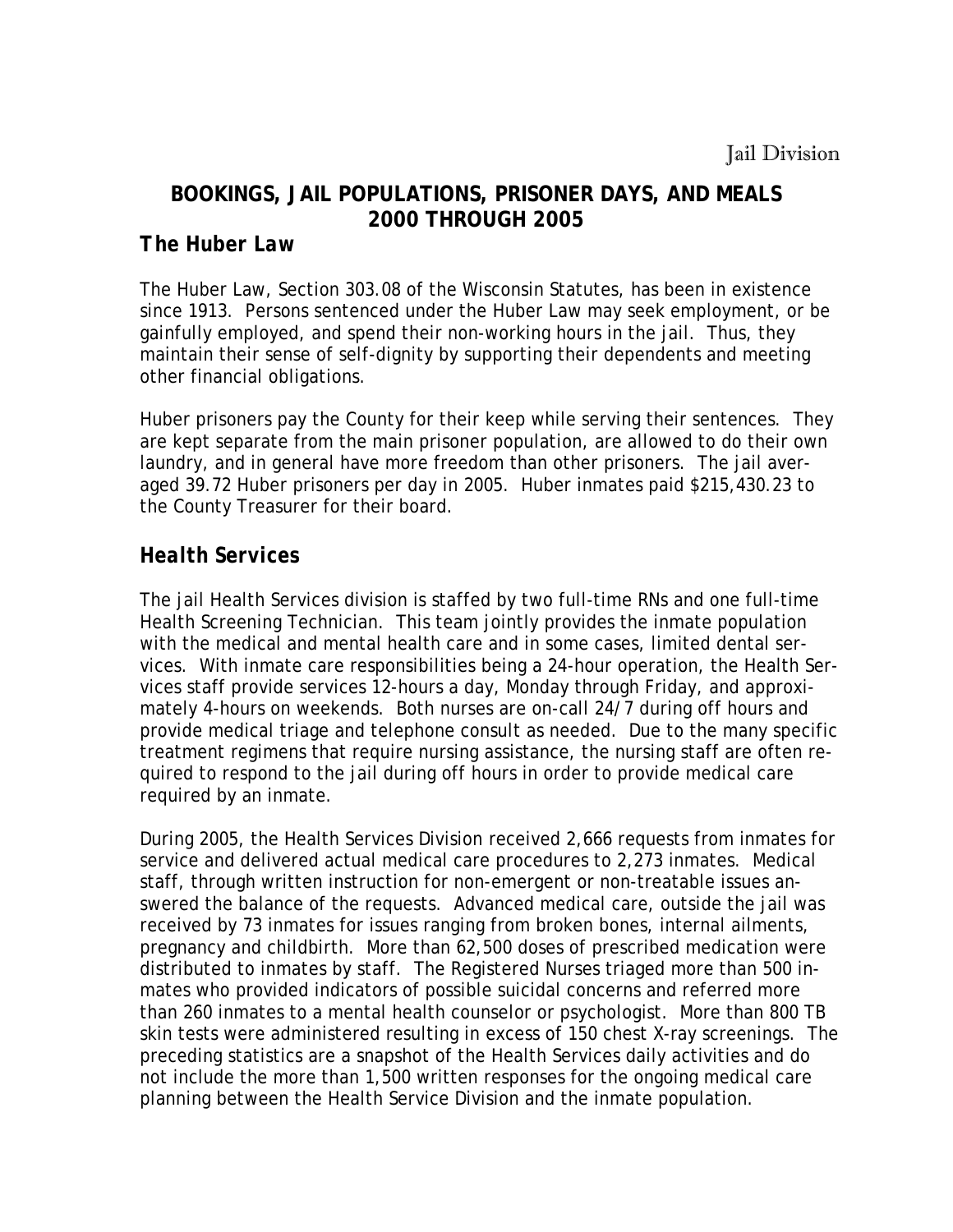

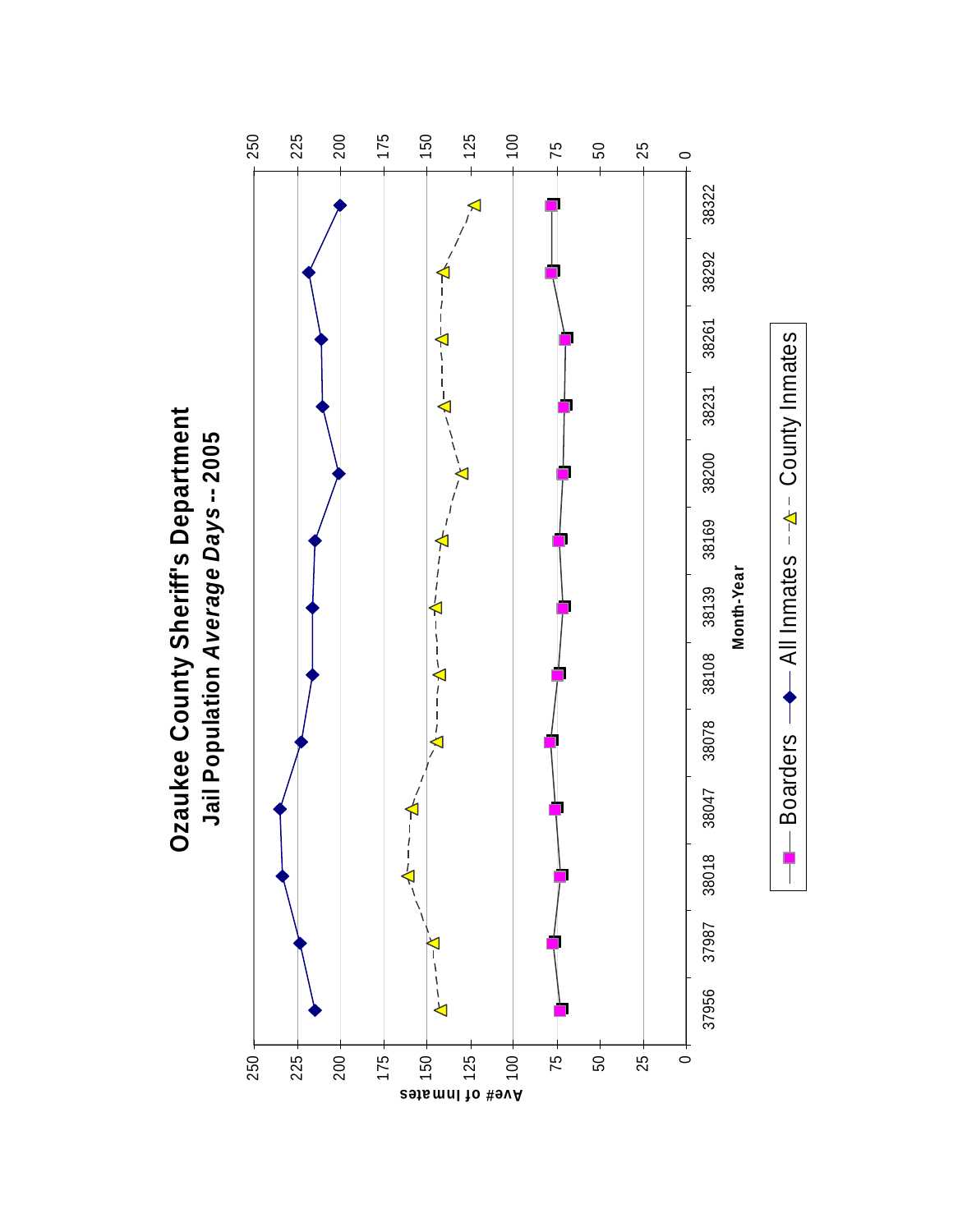## *Food Services*

The Sheriff's Department, in partnership with the county's Aging Services Department prepares the food for the senior meals program, which distributes daily meals to the elderly at several locations throughout Ozaukee County.

Through the hard work of the dedicated kitchen staff, and the Kitchen Supervisor in collaboration with the county's licensed dietician, the food services division provides meals that meet or exceed all state, federal and Department of Corrections daily nutritional requirements.

The kitchen staff follows a five-week menu cycle in the jail and a thirty-day menu cycle for the senior meals program. Through the guidance of the jail's health services staff, the kitchen is often required to prepare special meals for medical or religious diets. All desserts and main entrées are produced by kitchen staff inhouse as a cost-savings measure to the county and for the benefit of the inmates and the elderly in the senior meals program. The total number of meals prepared and served in 2005 to the jail population was 195,828 and 56,478 senior meals.

## *Jail Chaplaincy Program*

The purpose of the jail chaplaincy program is to identify and meet the spiritual needs of inmates, and to provide a means for established religious groups within Ozaukee County to minister to the inmate population.

The Ozaukee County Jail recognizes the right of inmates to practice the religion of their choice while incarcerated. Substantial efforts have been made by the jail staff to facilitate these rights. All inmates have access to religious resources, services and instruction on a voluntary basis. Non-denominational Bible study classes and prayer services are held weekly.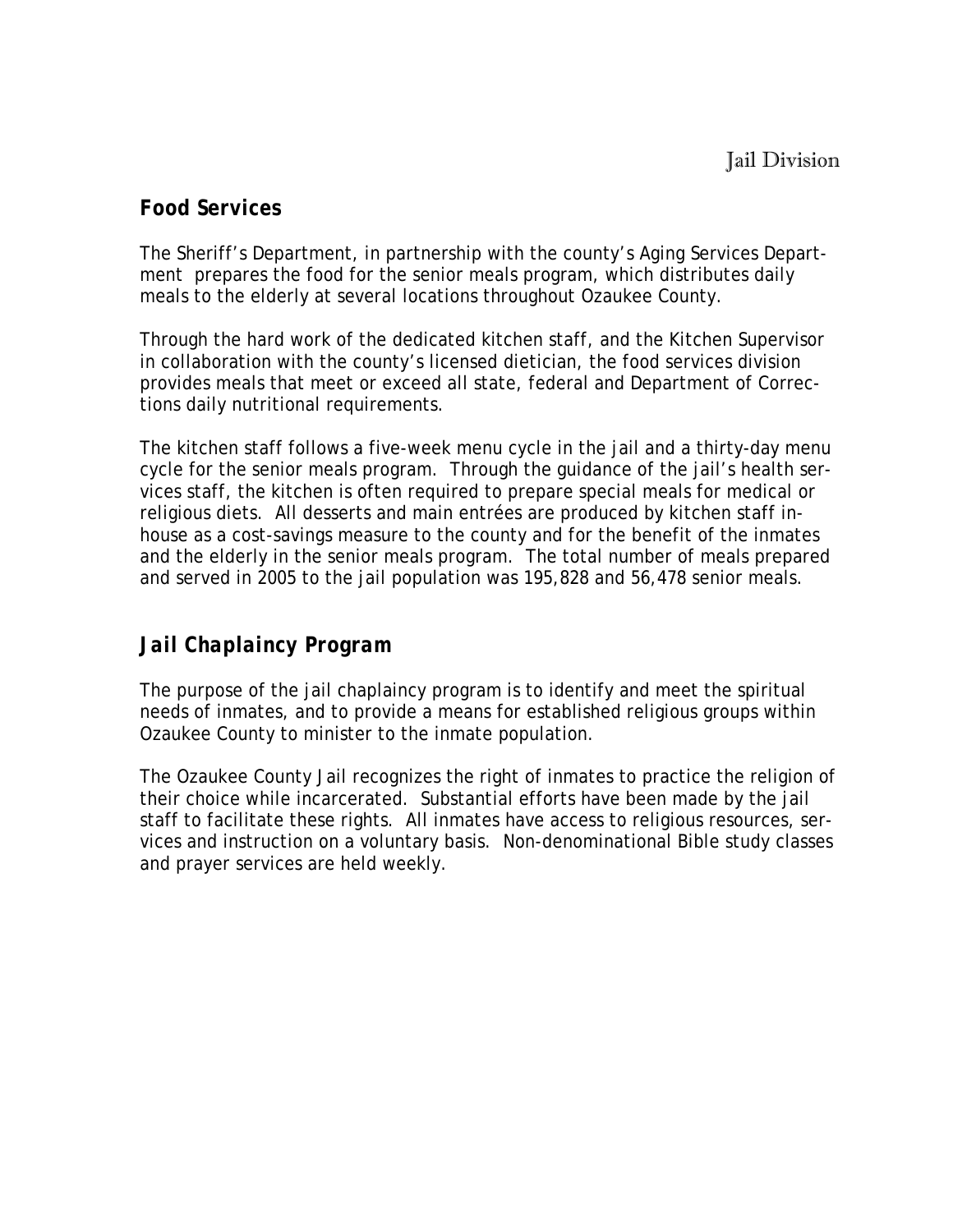|      | Total           | Ave. Daily | <b>Total Prisoner</b> | <b>Total Meals</b> |
|------|-----------------|------------|-----------------------|--------------------|
|      | <b>Bookings</b> | Jail Pop.  | Days                  | Served             |
| 2005 | 4,160           | 202.2      | 73,819                | 195,828            |
| 2004 | 3,686           | 216.6      | 79,279                | 201,316            |
| 2003 | 3,709           | 206.9      | 75,513                | 198,696            |
| 2002 | 3,555           | 205.3      | 74,917                | 198,202            |
| 2001 | 3,156           | 188.9      | 68,945                | 191,772            |
| 2000 | 3,555           | 218.3      | 79,902                | 227,819            |

## *Jail Bookings*

## *Ozaukee County Jail Literacy Program, Inc.*

The Ozaukee County Jail Literacy Program, established in 1992, continues to provide the jail inmates with the opportunity to earn their high school equivalency degrees.

Courses on "Decision Making and Goal Setting" and twelve hours of basic computer skills supplement the high school equivalency program. These classes are intended to provide the inmate with useful skills to help them return to the community and to lower criminal recidivism.

The program is a non-profit organization that relies on public support for a good portion of its activities. It has had 189 graduates, with many more receiving credit for their work within the program.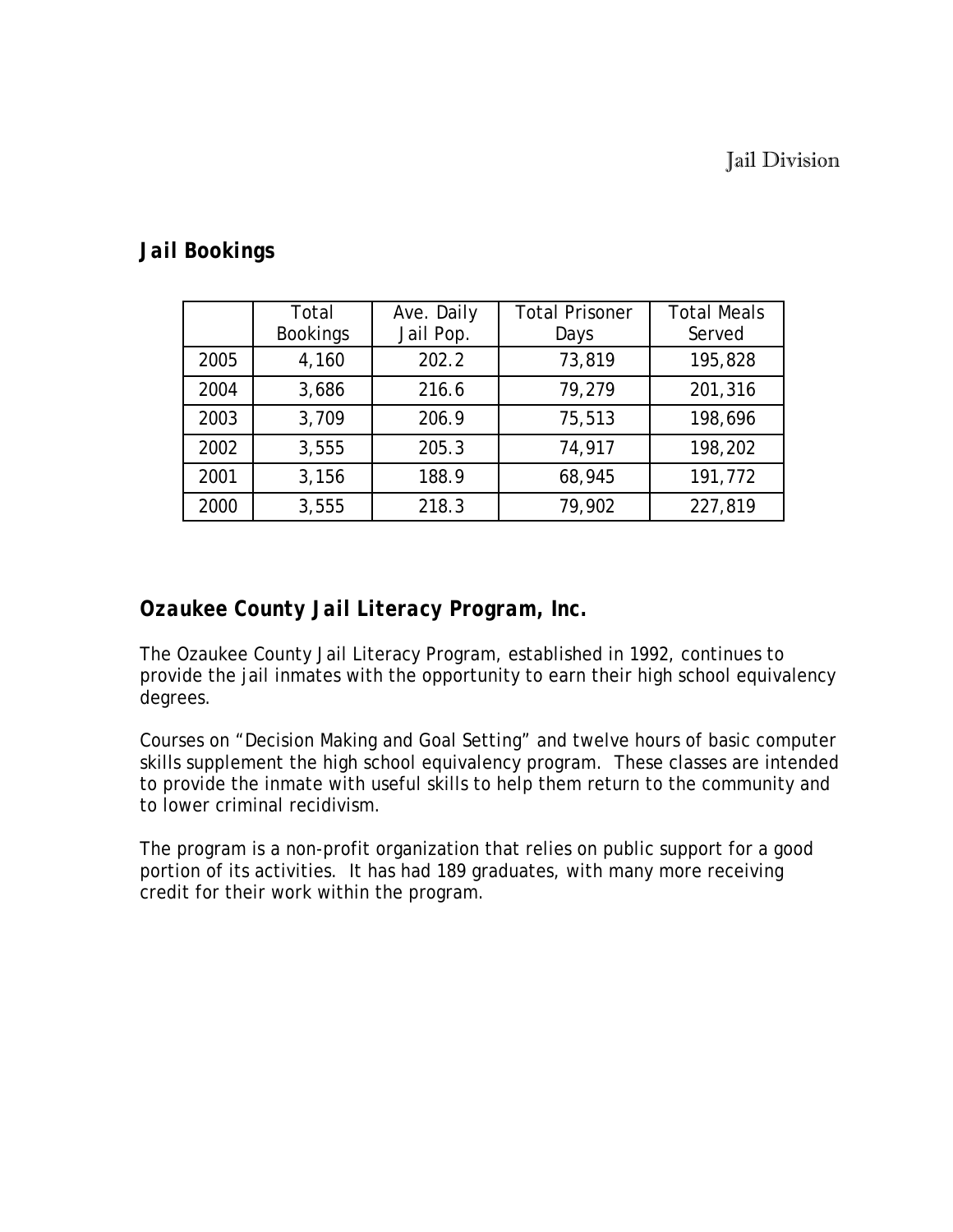## Records Management and Accounting

## *Records Management and Accounting*

The six full-time civilian employees of the records management team fill the vital role of performing the duties related to the maintenance of the records management system for the Sheriff's Department. These employees are responsible for various duties such as transcribing dictated reports, providing data entry of citations, dissemination of various law enforcement reports, preparation of civil process papers for service by deputies, coordinating information for entry into the jail management program and overseeing the open records procedure.

| \$1,209.55     |
|----------------|
| \$1,249.50     |
| \$1,925.00     |
| \$6,693.39     |
| \$12,640.00    |
| \$1,793,580.00 |
| \$139,628.19   |
| \$153,892.02   |
| \$56,479.38    |
| \$30,552.00    |
| \$11,278.00    |
| \$9,165.83     |
| \$2,218,292.86 |
|                |

These staff members also handle reception duties by assisting visitors to the administrative office and jail, and directing telephone calls to appropriate individuals and/or departments.

The accounting team consists of one full-time and one part-time civilian employees who are responsible for the financial records of the department. They operate the inmate commissary fund and safeguard inmate monies by providing an account for deposits and disbursements. They are also responsible for the processing of monies received, invoicing for the jail boarding program and other services, purchasing of equipment and supplies and preparation of departmental payroll.

Additionally, a full-time business manager provides supervision of the records management and accounting staff, assists with preparation of the budget, grants and financial reports, and serves as liaison to the Technology Resources Department.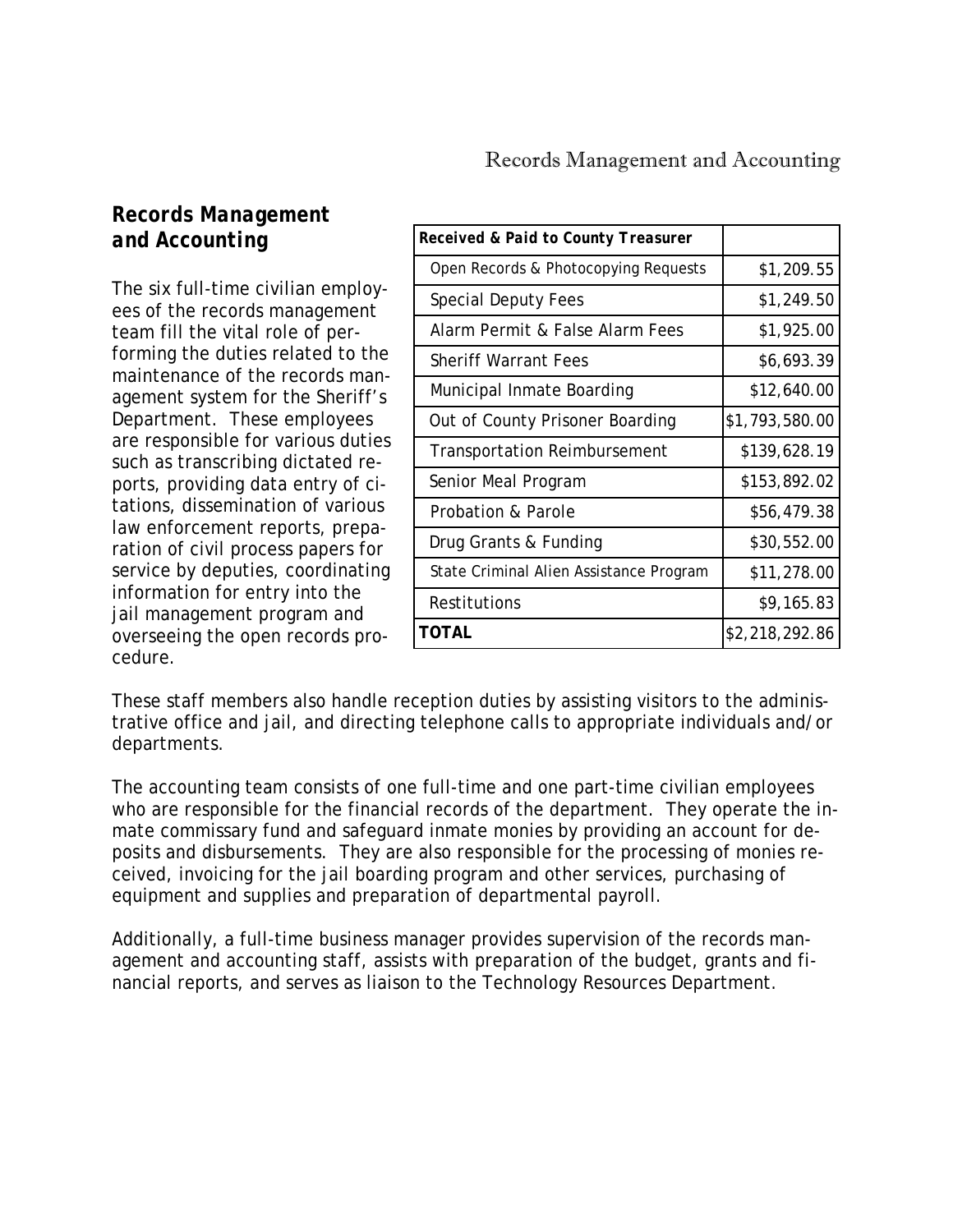## *Communications Division*

The Ozaukee County Sheriff's Department's Communications Division operates 24 hours a day, 365 days a year. The dispatch center has a civilian staff of eight dispatchers and one supervisor. During the normal course of a shift, the on-duty dispatcher is in constant radio contact with the deputies and other police and emergency agencies while answering telephones, sending and receiving messages on the Teletype system, and monitoring a great number of public and private alarm systems.

The dispatchers are responsible for answering all emergency and non-emergency telephone calls and radio transmissions for the Sheriff's Department, as well as for the Saukville and Thiensville Police Departments during those agencies' non-business hours and 24 hours a day on weekends. The staff also dispatch for five local fire departments and two local ambulance services. Each dispatcher must be certified on the TIME (Transaction Information for Management of Enforcement) System by the Crime Information Bureau as this division is also responsible for the entry and maintenance of all warrants issued by the local courts. All temporary restraining orders, injunctions, missing persons, stolen vehicles and numerous other stolen articles must also be entered and maintained.

The staff issued a total number of 8,427 incidents for 2005, which included MEG Unit activity, internal record keeping, and calls for service by the citizens of Ozaukee County to which members of the patrol division were dispatched. Additionally, a minimum of 8,643 calls by the general public for informational purposes, were recorded by dispatch staff in 2005. Landline 911 calls numbered 1407. An estimated 10,950 wireless 911 calls were answered in 2005. The dispatchers also handled and dispatched 80 calls for the part-time Fredonia Police Department; 1067 calls dispatched and 568 informational calls were processed for the Saukville Police Department; and 718 calls dispatched and 1608 informational calls were processed for the Thiensville Police Department. The dispatch center is the custodian of warrants issued by the Office of the Clerk of Courts. The dispatch staff processed 1,029 warrants in 2005.

New technology obtained for 2005 include the upgrades to the following systems: Audiolog software; CRIMES Record Management System software; CAD gateway software; MDB software; Message Switch server software; the replacement of the Communications Center's touch screen monitors; the migration of Saukville P.D., Port Washington P.D., and Fredonia Marshall onto the county's CAD system.

Work continues on the implementation of Wireless 911. This technology will allow the Dispatch Center to map the location of a cellular caller dialing 911 for emergency assistance. The County was awarded a grant of \$521,184.83 by the Public Safety Commission to implement the Wireless 911 technology. This new technology includes a mapping software program, additional phone trunks and new 911 equipment.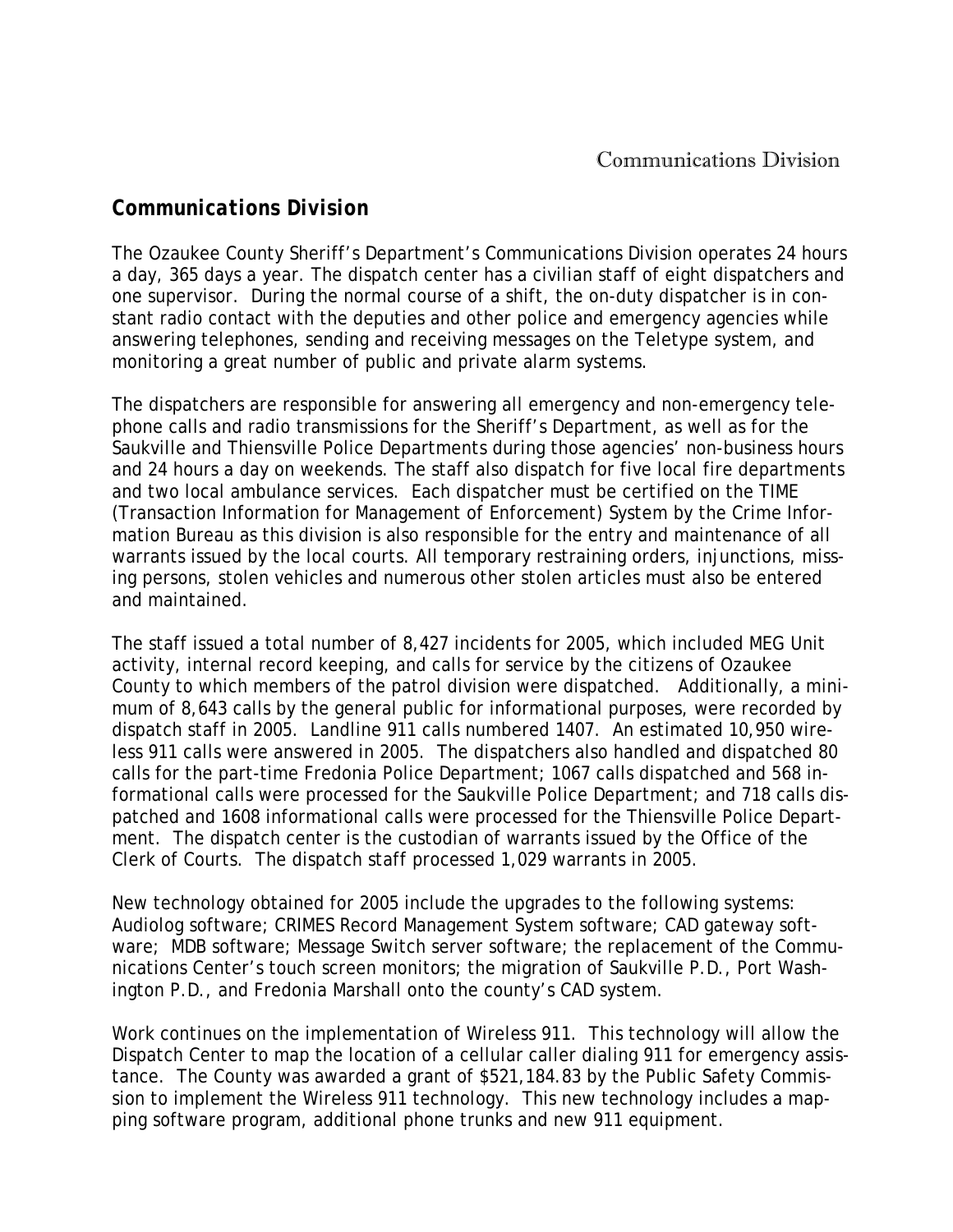## *New Technology*

The Ozaukee County Sheriff's Department continues to provide efficient and effective law enforcement services through the utilization of new technology.

## *Patrol Division*

- **Three ICOP 20/20 Digital Squad Video Cameras**  Allows us to record, both the audio and visual activities of the patrol officers and those they come in contact with. These were obtained with funds from Tech Resources and grants from Homeland Security.
- **I-witness Photogrammetry software and Olympus C7070 digital camera**  This software and hardware allows us to photo-document crime and accident scenes and obtain measurement information from the photos. These items were obtained through a grant from the Wisconsin Department of Transportation.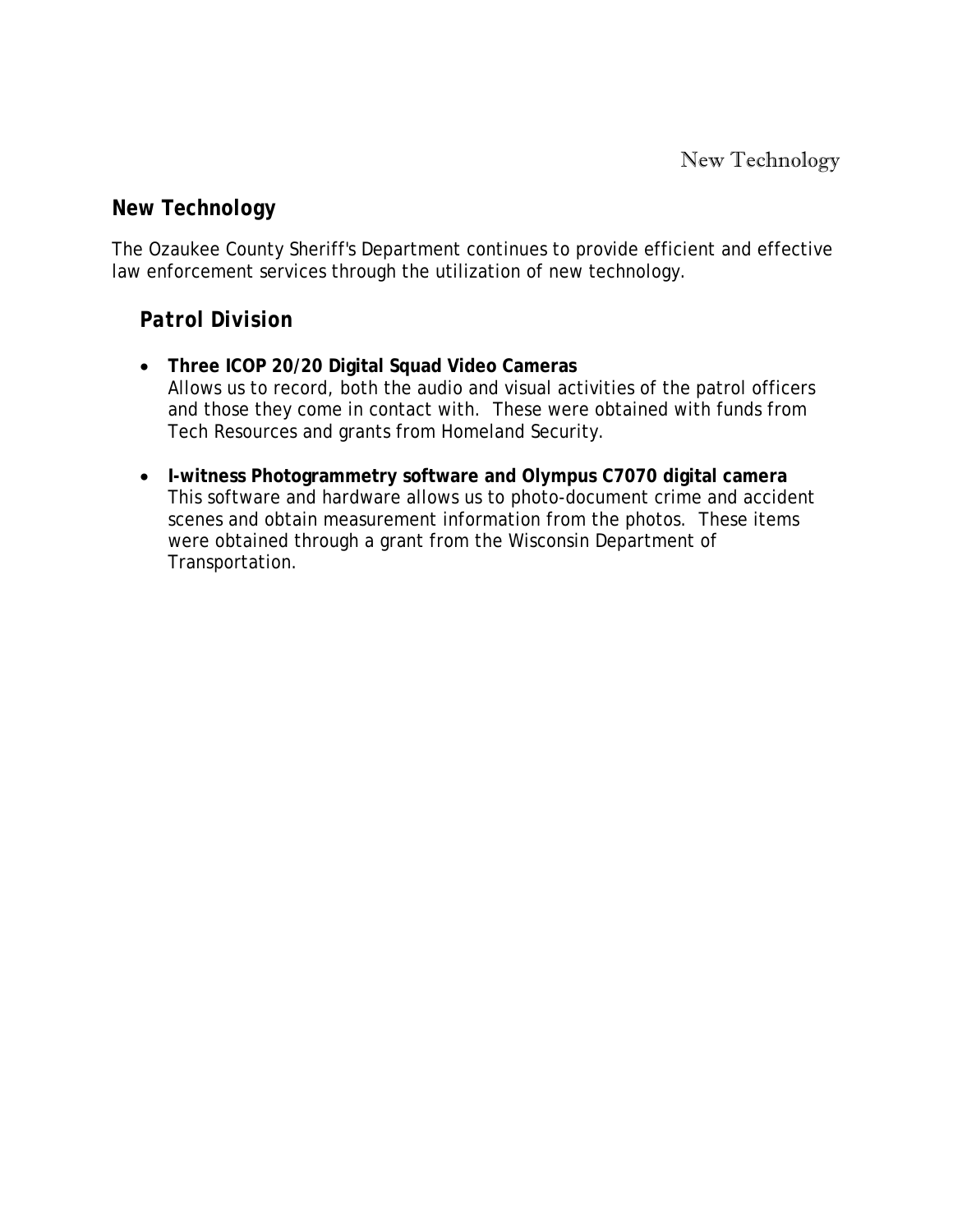## *Public-Private Partnerships*

The citizens of Ozaukee County deserve and expect the highest degree of quality when it comes to law enforcement services. The effectiveness of any modern law enforcement agency depends on the cooperation and involvement of the community it serves. The Ozaukee County Sheriff's Department works hard to establish publicprivate partnerships locally, regionally, and on a statewide level.

## *Local Emergency Planning Committee (LEPC)*



This committee works closely with local facilities that have hazardous materials on the premises. The committee is comprised of representatives of state and local officials, emergency response agencies, community groups, the media and reporting facilities. The LEPC focus on emergency planning for potential hazardous materials spills, and provides training in hazardous materials emergency mitigation. The Ozaukee County Sheriff's Department is active in the planning, training and emergency response duties of the LEPC.

## *Ozaukee County Traffic Safety Commission (TSC)*



The TSC meets quarterly to review traffic crash data and discuss traffic safety issues, and then makes recommendations to local officials so that traffic safety records can be improved. Membership includes officials of the Ozaukee County Highway Department, law enforcement officers, medical personnel, educators, Department of Transportation officials and others. The Ozaukee County Sheriff's Department maintains a leadership role with the TSC.

## *Traffic Incident Management Enhancements (TIME)*

The TIME program is a cooperative effort led by the Wisconsin Department of Transportation (DOT) involving freeway transportation safety. Efforts are directed toward planning and developing strategies and infrastructure to maintain safe traffic flow and minimize delays caused by accidents, stranded motorists, debris on the roadway, and planned events. The program includes representatives from the DOT, emergency services, medical services, education, engineering, media and others.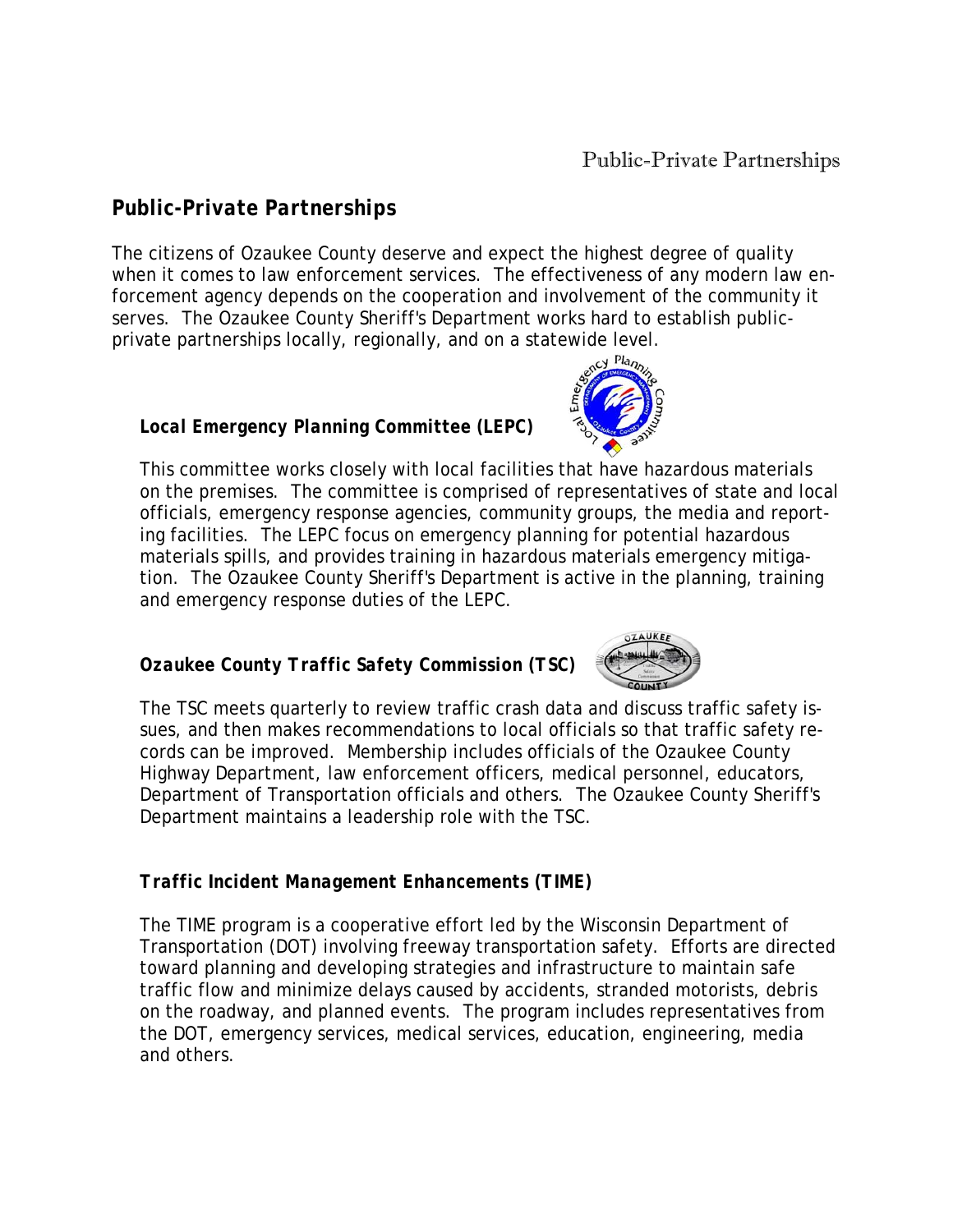## *Association of Ozaukee County Fire Departments*

Since 1969, this association meets quarterly to discuss new standards, procedure changes, new equipment purchases and past incidents. In addition to the local fire departments, the list of associate members includes representatives from the ambulance services, professional medical services, emergency government, Milwaukee Area Technical College and law enforcement. The Ozaukee County Sheriff's Department works closely with this association in areas of mutual service.

## *Critical Incident Stress Management Group*



Ozaukee and Washington Counties participate in a joint Critical Incident Stress Management Group. This is a cooperative effort of emergency responders, professional medical personnel and mental health advocates who try to deal with the harmful physical and psychological effects suffered by personnel during emotioncharged events. The Ozaukee County Sheriff's Department has taken an active role with the group during training and in stress debriefing sessions.

## *Ozaukee Peace Initiative*

The Ozaukee Peace Initiative is a coalition of municipal, county and state agencies working to ensure that the systems addressing domestic abuse in Ozaukee County are accessible, efficient and coordinated - while preserving the safety and dignity of the victims. This coalition affirms the community belief that domestic abuse is unacceptable and utilizes appropriate methods of prevention, education, rehabilitation and punishment.